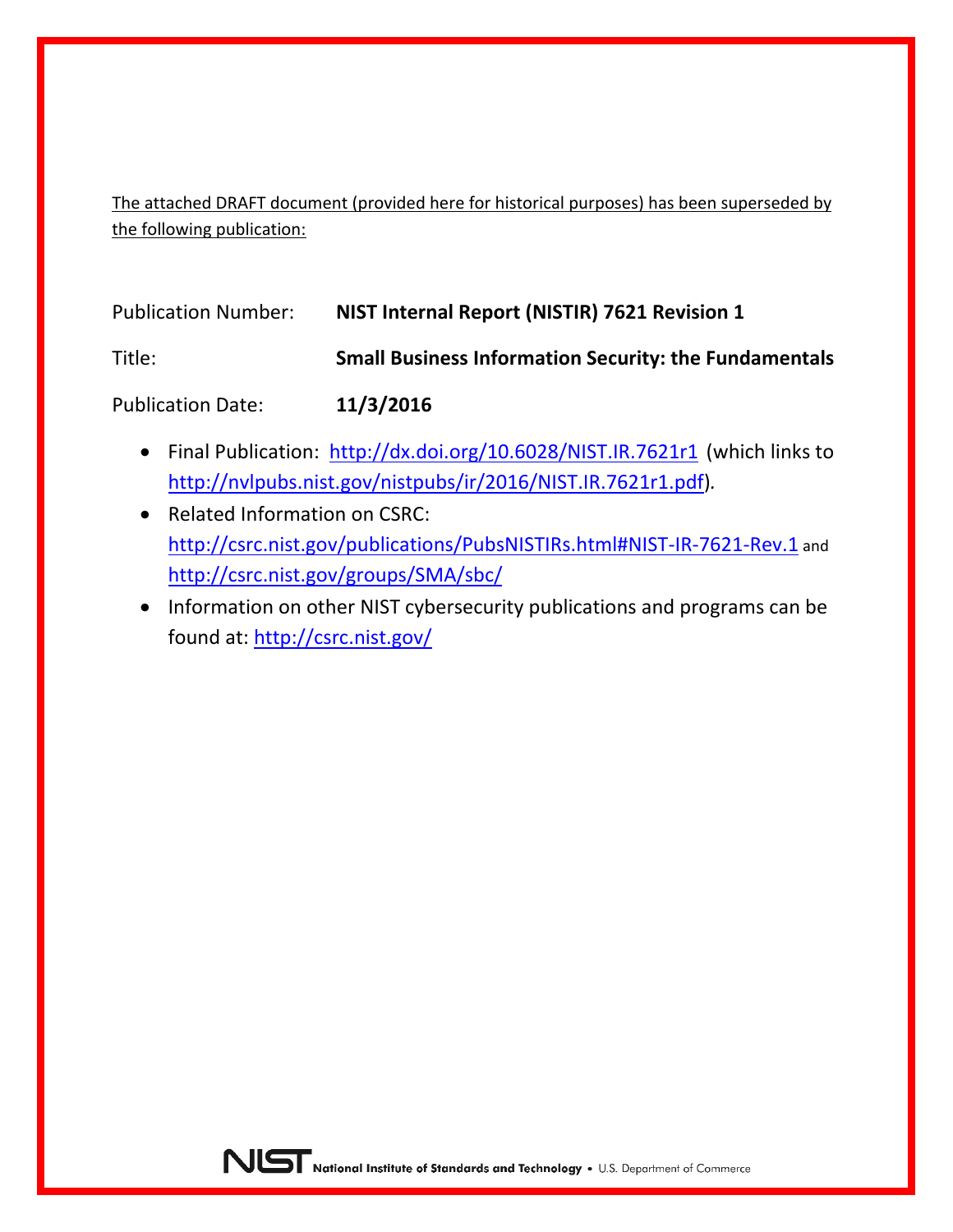# The following information was posted with the attached DRAFT document:

Dec 16, 2014

## **NISTIR 7621 Rev. 1**

## **DRAFT Small Business Information Security: the Fundamentals**

NIST, as a partner with the Small Business Administration and the Federal Bureau of Investigation in an information security awareness outreach to the small business community, developed this NISTIR as a reference guideline for small businesses. This document is intended to present the fundamentals of a small business information security program in non-technical language.

The public comment period closed on February 9, 2015

Questions? Send email to : smallbizsecurity@nist.gov

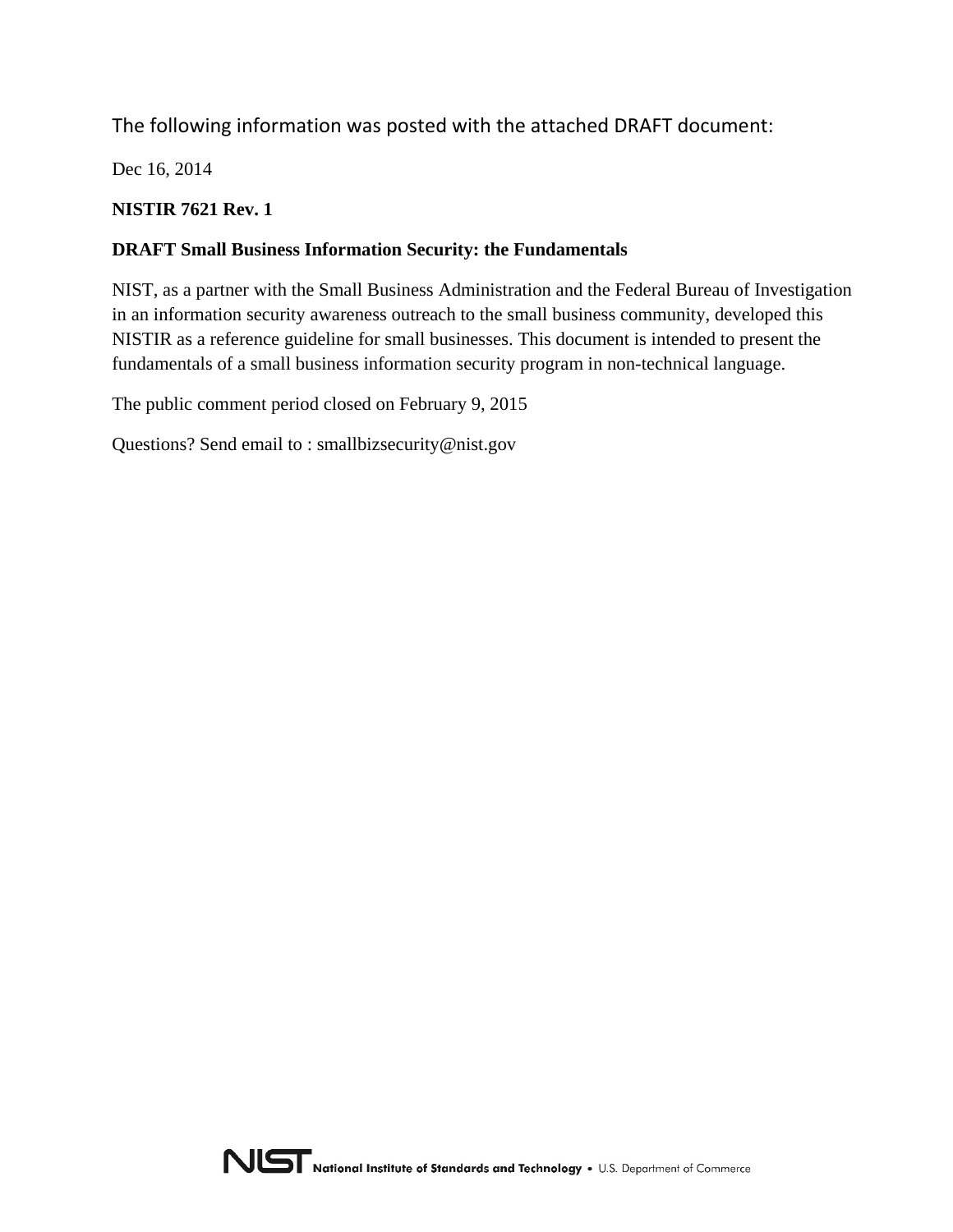| <b>DRAFT NISTIR 7621</b><br><b>Revision 1</b> | 1<br>$\overline{2}$ |
|-----------------------------------------------|---------------------|
| <b>Small Business Information Security:</b>   | 3                   |
| <b>The Fundamentals</b>                       | $\overline{4}$      |
|                                               | 5                   |
| <b>Richard Kissel</b><br>Hyunjeong Moon       | 6<br>7              |
|                                               | 8<br>9              |
|                                               | 10                  |
|                                               | 11                  |
|                                               | 12                  |
| This publication is available free of charge  | 13                  |
|                                               | 14                  |
|                                               | 15                  |
|                                               | 16                  |
|                                               | 17                  |

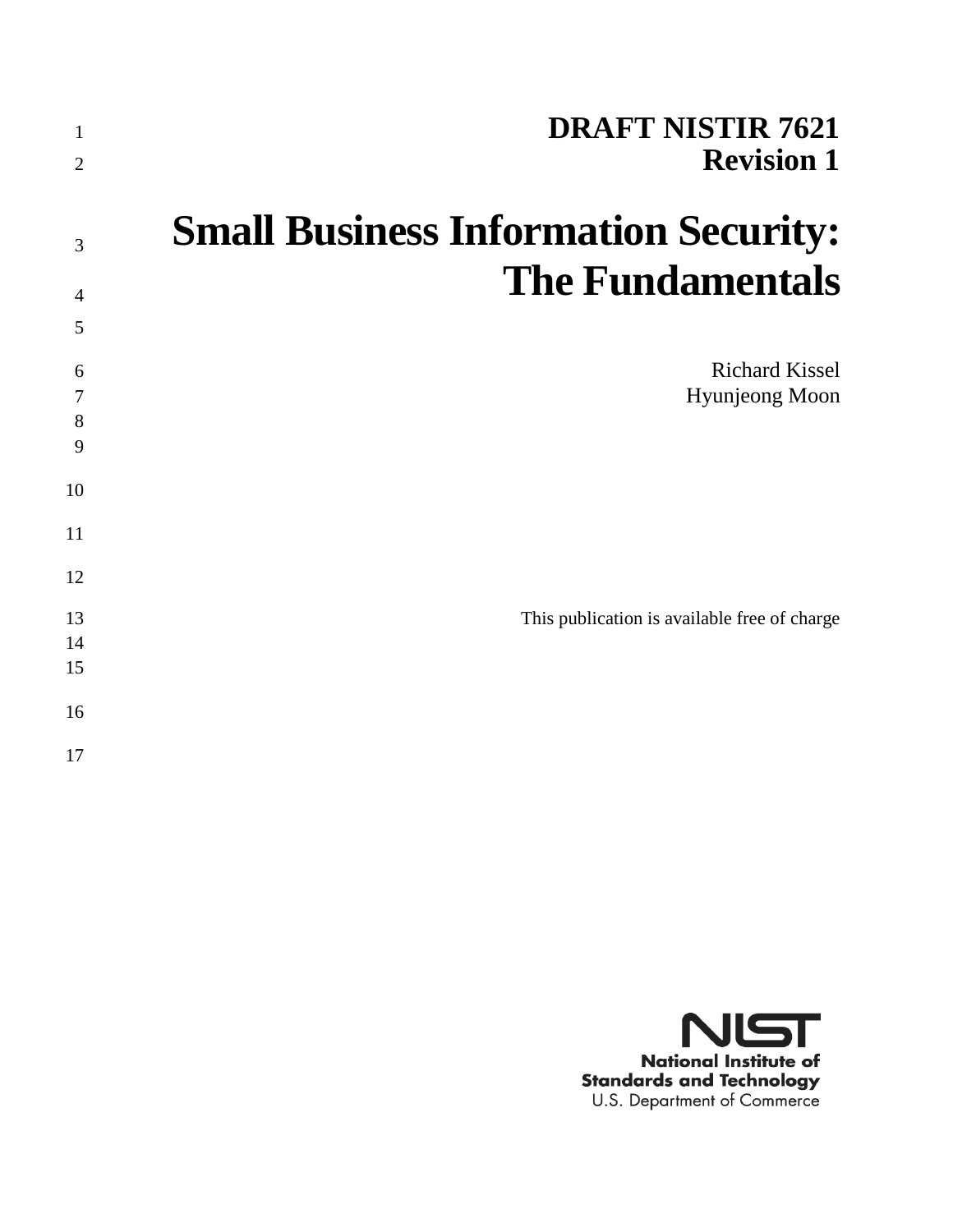| 18<br>19             | <b>DRAFT NISTIR 7621</b><br><b>Revision 1</b>                                                                                                     |
|----------------------|---------------------------------------------------------------------------------------------------------------------------------------------------|
| 20                   | <b>Small Business Information Security:</b>                                                                                                       |
| 21                   | <b>The Fundamentals</b>                                                                                                                           |
| 22                   |                                                                                                                                                   |
| 23                   |                                                                                                                                                   |
| 24                   |                                                                                                                                                   |
| 25                   | <b>Richard Kissel</b>                                                                                                                             |
| 26                   | Hyunjeong Moon                                                                                                                                    |
| 27                   | <b>Computer Security Division</b>                                                                                                                 |
| 28                   | <b>Information Technology Laboratory</b>                                                                                                          |
| 29                   |                                                                                                                                                   |
| 30                   |                                                                                                                                                   |
| 31                   |                                                                                                                                                   |
| 32                   |                                                                                                                                                   |
| 33                   | This publication is available free of charge                                                                                                      |
| 34                   |                                                                                                                                                   |
| 35                   |                                                                                                                                                   |
| 36                   |                                                                                                                                                   |
| 37                   |                                                                                                                                                   |
| 38                   | December 2014                                                                                                                                     |
| 39                   |                                                                                                                                                   |
| 40                   |                                                                                                                                                   |
|                      | RTMENT OF COMME<br>DEPA<br><b>RCE</b><br>CATARD<br>KANCA                                                                                          |
| $^{41}_{42}$<br>43   | STATES OF                                                                                                                                         |
| 44<br>45<br>46<br>47 | U.S. Department of Commerce<br>Penny Pritzker, Secretary                                                                                          |
| 48<br>49             | National Institute of Standards and Technology<br>Willie May, Acting Under Secretary of Commerce for Standards and Technology and Acting Director |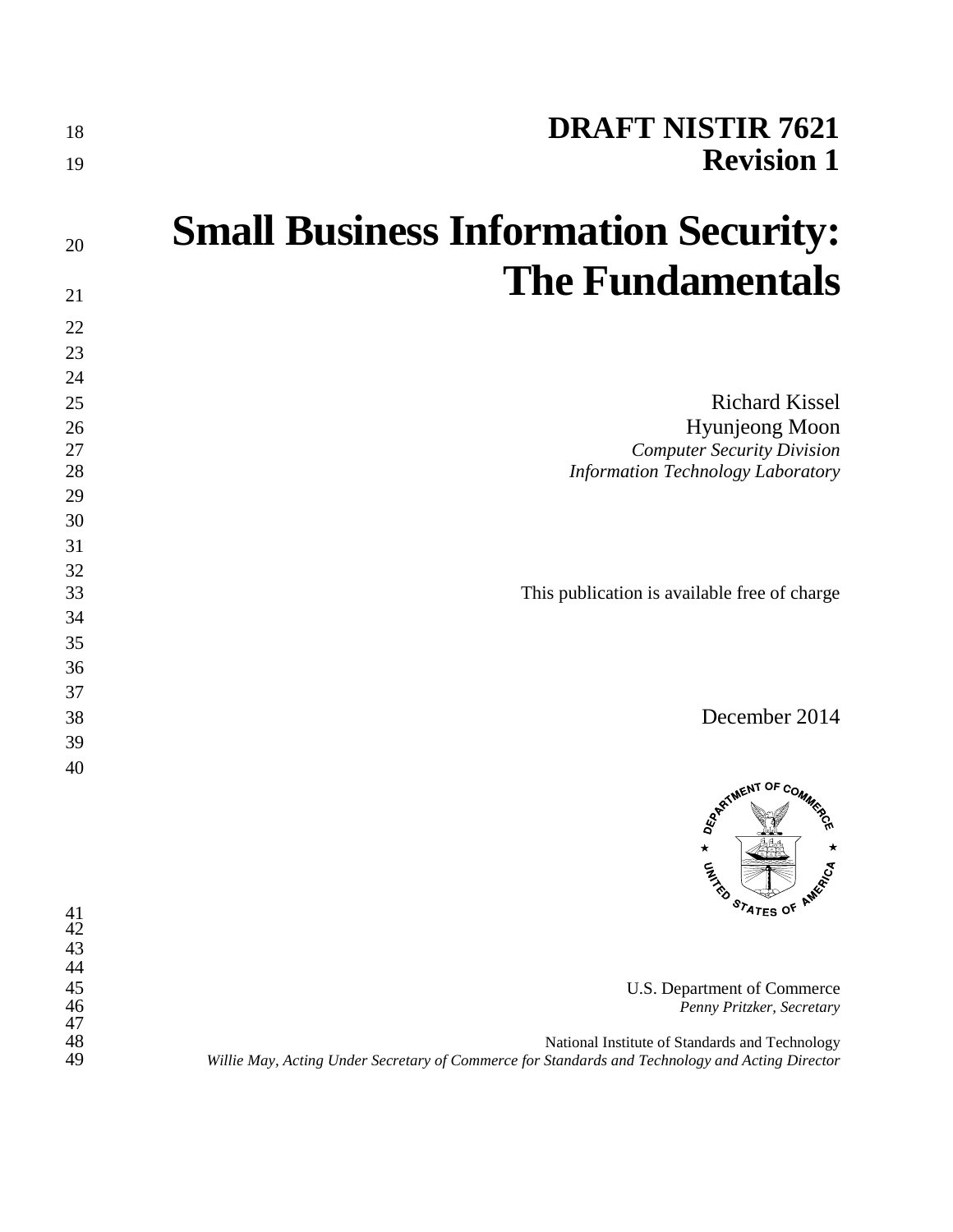| 50<br>51 | National Institute of Standards and Technology Interagency Report 7621 Revision 1<br>32 pages (December 2014) |
|----------|---------------------------------------------------------------------------------------------------------------|
| 52<br>53 | This publication is available free of charge                                                                  |
|          |                                                                                                               |

54 Certain commercial entities, equipment, or materials may be identified in this document in order to describe an experimental procedure or concept adequately. Such identification is not intended to imply recommendation o 55 experimental procedure or concept adequately. Such identification is not intended to imply recommendation or endorsement by NIST, nor is it intended to imply that the entities, materials, or equipment are necessarily th 56 endorsement by NIST, nor is it intended to imply that the entities, materials, or equipment are necessarily the best available for the purpose. available for the purpose.

58 There may be references in this publication to other publications currently under development by NIST in accordance with its assigned statutory responsibilities. The information in this publication, including concepts a 59 accordance with its assigned statutory responsibilities. The information in this publication, including concepts and methodologies, may be used by Federal agencies even before the completion of such companion publicatio 60 methodologies, may be used by Federal agencies even before the completion of such companion publications. Thus, until each publication is completed, current requirements, guidelines, and procedures, where they exist, re 61 until each publication is completed, current requirements, guidelines, and procedures, where they exist, remain operative. For planning and transition purposes, Federal agencies may wish to closely follow the developmen 62 operative. For planning and transition purposes, Federal agencies may wish to closely follow the development of these new publications by NIST. these new publications by NIST.

#### 64 Organizations are encouraged to review all draft publications during public comment periods and provide feedback<br>65 to NIST. All NIST Computer Security Division publications, other than the ones noted above, are availab 65 to NIST. All NIST Computer Security Division publications, other than the ones noted above, are available at [http://csrc.nist.gov/publications.](http://csrc.nist.gov/publications)

| 67                   |                                                                                                                                                                                                                            |
|----------------------|----------------------------------------------------------------------------------------------------------------------------------------------------------------------------------------------------------------------------|
| 68                   | Public comment period: December 15, 2014 through February 9, 2015                                                                                                                                                          |
| 69<br>70<br>71<br>72 | National Institute of Standards and Technology<br>Attn: Computer Security Division, Information Technology Laboratory<br>100 Bureau Drive (Mail Stop 8930) Gaithersburg, MD 20899-8930<br>Email: smallbizsecurity@nist.gov |
| 73                   |                                                                                                                                                                                                                            |
| 74                   |                                                                                                                                                                                                                            |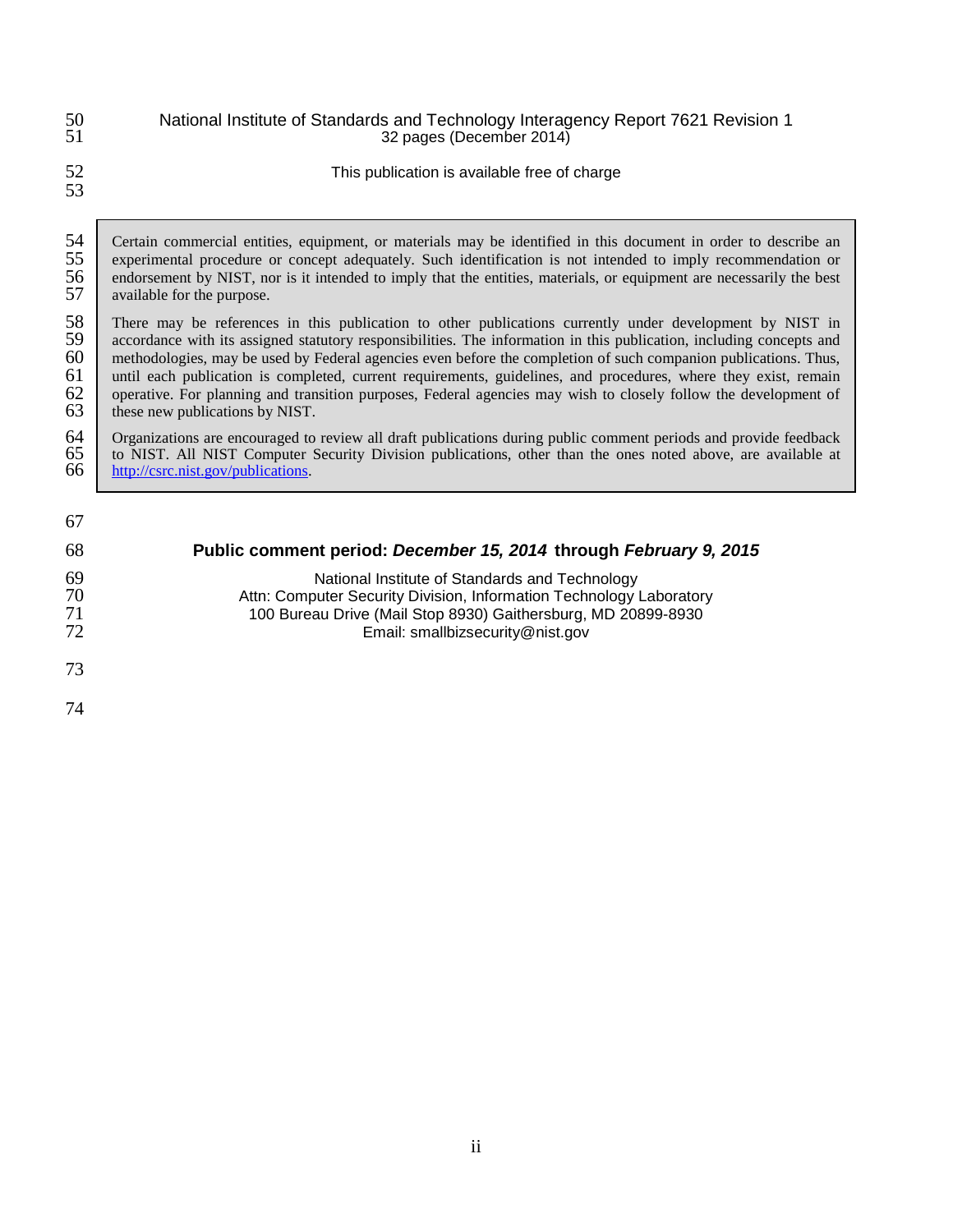#### **Reports on Computer Systems Technology**

 The Information Technology Laboratory (ITL) at the National Institute of Standards and Technology (NIST) promotes the U.S. economy and public welfare by providing technical leadership for the Nation's measurement and standards infrastructure. ITL develops tests, test methods, reference data, proof of concept implementations, and technical analyses to advance the development and productive use of information technology. ITL's responsibilities include the development of management, administrative, technical, and physical standards and guidelines for the cost-effective security and privacy of other than national security-related information in Federal information systems.

#### **Abstract**

86 NIST, as a partner with the Small Business Administration and the Federal Bureau of Investigation in an information security awareness outreach to the small business community. Investigation in an information security awareness outreach to the small business community, developed this NISTIR as a reference guideline for small businesses. This document is intended to present the fundamentals of a small business information security program in non-technical language.

#### **Keywords**

- small business information security; cybersecurity fundamentals
- 
- **Acknowledgements**
- The authors, Richard Kissel and Hyunjeong Moon, wish to thank their colleagues and reviewers
- who contributed greatly to the document's development.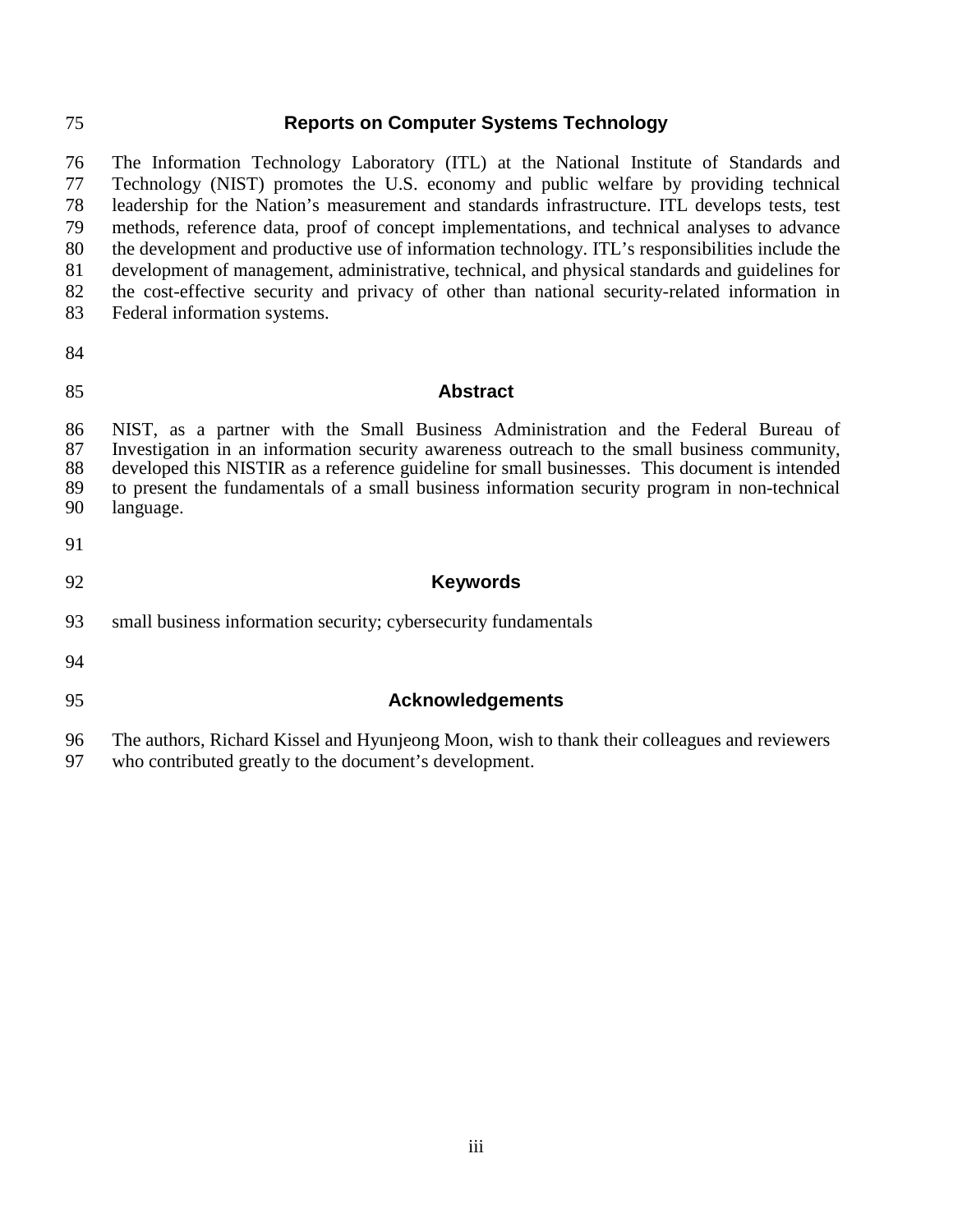| 98<br>99   |              |               | <b>Table of Contents</b>                                                                                                                  |  |
|------------|--------------|---------------|-------------------------------------------------------------------------------------------------------------------------------------------|--|
| 100        |              |               |                                                                                                                                           |  |
| 101        | 1            |               |                                                                                                                                           |  |
| 102<br>103 | $\mathbf{2}$ |               | The "absolutely necessary" cybersecurity actions that a small business<br>should take to protect its information, systems, and networks 4 |  |
| 104        |              | 2.1           |                                                                                                                                           |  |
| 105<br>106 |              | $2.2^{\circ}$ | Protect information/systems/networks from damage by viruses, spyware, and other                                                           |  |
| 107        |              | 2.3           |                                                                                                                                           |  |
| 108        |              | 2.4           | Install and activate software firewalls on all your business systems. 6                                                                   |  |
| 109        |              | 2.5           |                                                                                                                                           |  |
| 110        |              | 2.6           |                                                                                                                                           |  |
| 111        |              | 2.7           |                                                                                                                                           |  |
| 112        |              | 2.8           |                                                                                                                                           |  |
| 113        |              | 2.9           |                                                                                                                                           |  |
| 114<br>115 |              |               | 2.10 Require all individual user accounts for each employee on business computers and                                                     |  |
| 116        |              |               | 2.11 Limit employee access to data and information, and limit authority to install software.11                                            |  |
| 117        | 3            |               |                                                                                                                                           |  |
| 118        |              | 3.1           | Be careful with email attachments and emails requesting sensitive information. 12                                                         |  |
| 119        |              | 3.2           | Be careful with web links in email, instant messages, social media, or other means.12                                                     |  |
| 120        |              | 3.3           |                                                                                                                                           |  |
| 121        |              | 3.4           |                                                                                                                                           |  |
| 122        |              | 3.5           |                                                                                                                                           |  |
| 123        |              | 3.6           |                                                                                                                                           |  |
| 124        |              | 3.7           |                                                                                                                                           |  |
| 125        |              | 3.8           |                                                                                                                                           |  |
| 126        |              | 3.9           |                                                                                                                                           |  |
| 127        |              |               |                                                                                                                                           |  |
| 128        |              |               | 3.11 Perform An Asset Inventory (and identify sensitive business information). 16                                                         |  |
| 129        |              |               |                                                                                                                                           |  |
| 130        | 4            |               |                                                                                                                                           |  |
| 131        |              | 4.1           |                                                                                                                                           |  |
| 132        |              | 4.2           | Identify Cost-Avoidance considerations in information security19                                                                          |  |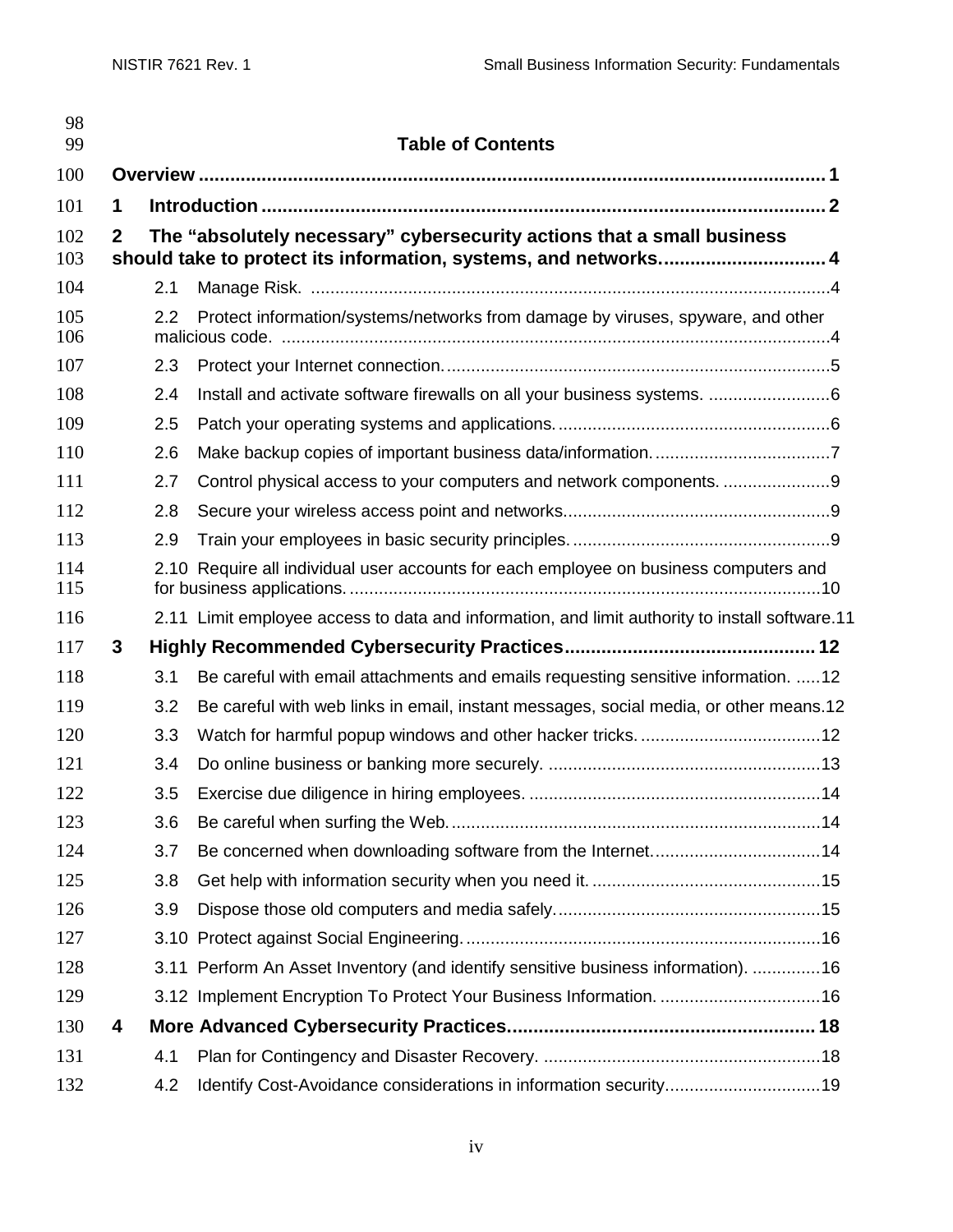| 133        |                                                                                      |
|------------|--------------------------------------------------------------------------------------|
| 134        |                                                                                      |
| 135        | Appendix A— Identifying and prioritizing your organization's information types 21    |
| 136<br>137 | Appendix B- Identifying the protection needed by your organization's priority<br>22  |
| 138<br>139 | Appendix C- Estimated costs from bad things happening to your important<br>23        |
| 140<br>141 | Appendix D— NIST Framework for Improving Critical Infrastructure Cybersecurity<br>24 |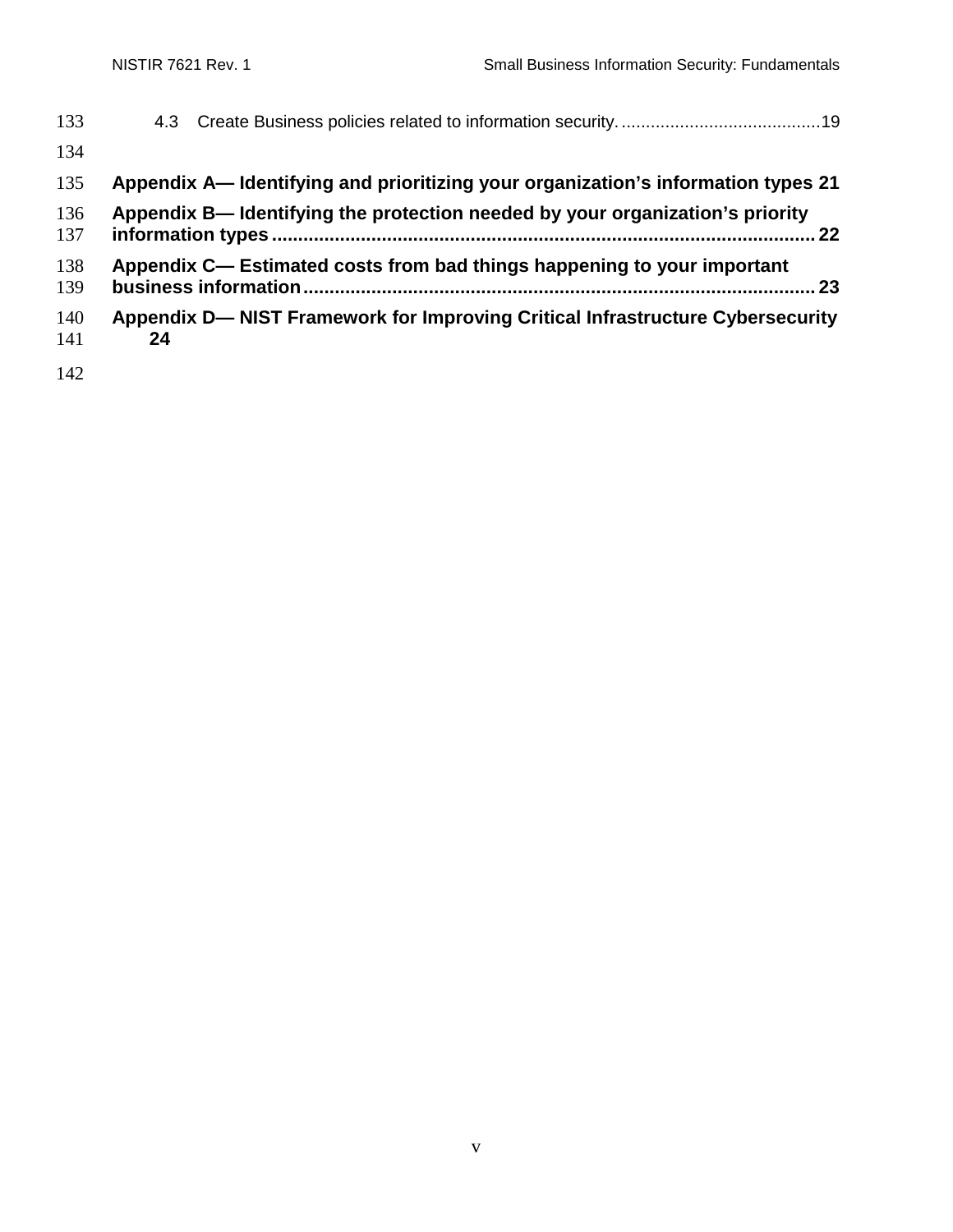#### <span id="page-8-0"></span>**Overview**

- For some small businesses, the security of their information, systems, and networks might not be
- a high priority, but for their customers, employees, and trading partners it is very important. The
- term Small Enterprise (or Small Organization) is sometimes used for this same category of
- business or organization. A small enterprise/organization may also be a nonprofit organization.
- The size of a small business varies by type of business, but typically is a business or organization
- 49 with up to 500 employees.<sup>1</sup>
- In the United States, the number of small businesses totals to over 99 % of all businesses. The
- small business community produces around 46 % of our nation's private-sector output and
- [2](#page-8-2) creates around 63 % of all new jobs in our country.<sup>2</sup> Small businesses, therefore, are a very
- important part of our nation's economy. They are a significant part of our nation's critical
- economic and cyber infrastructure.
- Larger businesses in the United States have been actively pursuing information security with
- significant resources including technology, people, and budgets for some years now. As a result,
- they have become a more difficult target for hackers and cyber criminals. What we are seeing is
- that the hackers and cyber criminals are now focusing more of their unwanted attention on less
- secure businesses.

 $\overline{a}$ 

- Therefore, it is important that each small business improve the cybersecurity of its information,
- systems, and networks.
- This NIST Interagency Report (NISTIR) will assist small business management in understanding how to provide basic security for their information, systems, and networks.
- In addition to this NISTIR, NIST has fostered the creation of the *Framework for Improving*
- 165 Critical Infrastructure Cybersecurity<sup>[3](#page-8-3)</sup>. This Cybersecurity Framework, created through
- collaboration between government and the private sector, uses a common language to address
- and manage cybersecurity risk in a cost-effective way based on business needs without placing
- additional regulatory requirements on businesses. For more information, see [Appendix D—.](#page-31-0)
- Revision 1 of this publication reflects changes in technology and a reorganization of the
- information needed by small businesses to implement a reasonably effective cybersecurity program.

<span id="page-8-1"></span> U.S. Small Business Administration, *Table of Small Business Size Standards*, July 14, 2014. [https://www.sba.gov/sites/default/files/Size\\_Standards\\_Table.pdf](https://www.sba.gov/sites/default/files/Size_Standards_Table.pdf) (accessed November 20, 2014).

<span id="page-8-2"></span> U.S. Small Business Administration, Office of Advocacy, *Frequently Asked Questions,* March 2014. [https://www.sba.gov/sites/default/files/FAQ\\_March\\_2014\\_0.pdf](https://www.sba.gov/sites/default/files/FAQ_March_2014_0.pdf) (accessed November 20, 2014).

<span id="page-8-3"></span> National Institute of Standards and Technology, *Framework for Improving Critical Infrastructure Cybersecurity*, Version 1.0, February 12, 2014[. http://www.nist.gov/cyberframework/upload/cybersecurity-framework-021214.pdf](http://www.nist.gov/cyberframework/upload/cybersecurity-framework-021214.pdf) (accessed November 20, 2014).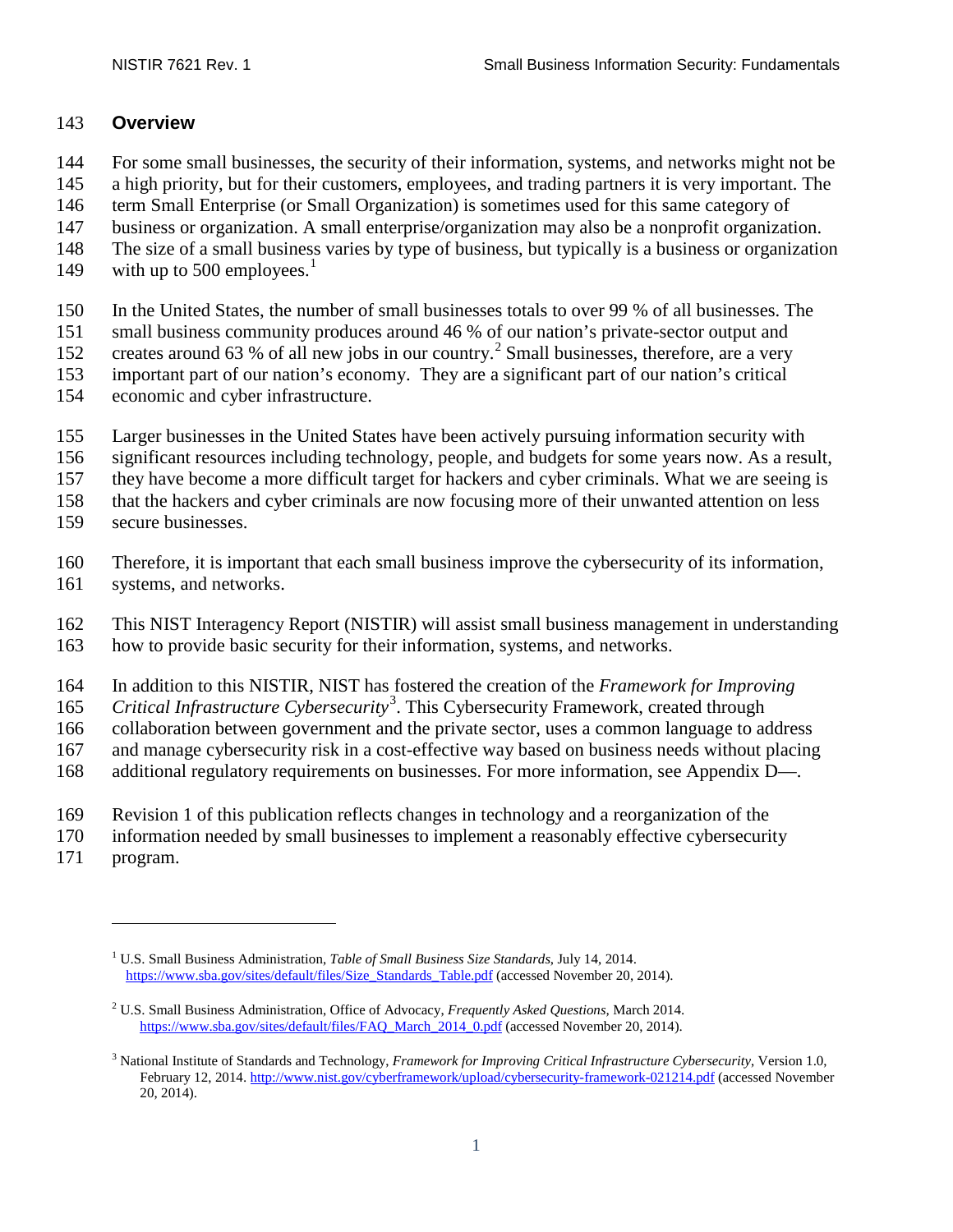## <span id="page-9-0"></span>**1 Introduction**

Why should a small business be interested in, or concerned with, information security?

The customers of small businesses have an expectation that their sensitive information will be

respected and given adequate and appropriate protection. The employees of a small business also

have an expectation that their sensitive personal information will be appropriately protected.

177 And, in addition to these two groups, current and/or potential business partners also have their

expectations of the status of information security in a small business. These business partners

want assurance that their information, systems, and networks are not put "at risk" when they

connect to and do business with a small business. They expect an appropriate level of security in

- an actual or potential business partner—similar to the level of security that they have
- implemented in their own systems and networks.
- Some of the information used in your business needs special protection for one or more of the following:
- **confidentiality**, to ensure that only those who need access to that information to do their **jobs actually have access to it;**
- **integrity**, to ensure that the information has not been tampered with or deleted by those who should not have had access to it; and
- **availability**, to ensure that the information is available when it is needed by those who conduct the organization's business.

Such information might be sensitive employee or customer information, confidential business

research or plans, or financial information. Some of these information categories (e.g., health,

privacy, and certain types of financial information) have special, more restrictive regulatory

requirements for information security protection. Failure to properly protect such information,

based on the required protections, can easily result in significant fines and penalties from the

- regulatory agencies involved.
- Just as there is a cost involved in protecting information (for hardware, software, or management

controls such as policies & procedures, etc), there is also a cost involved in not protecting

information. Those engaged in risk management for a small business are also concerned with

cost-avoidance—in this case, avoiding the costs of not protecting sensitive business information.

201 When we consider cost-avoidance, we need to be aware of those costs that aren't immediately

obvious. Among such costs are the notification laws that many states have passed which require

any business, including small businesses, to notify, in a specified manner, all persons whose data

might have been exposed in a security breach (hacker incident, malicious code incident, an

employee doing an unauthorized release of information, etc). The average estimated cost for

these notifications and associated security breach costs is well over \$130 per person. If you have

1000 customers whose data was/or *might have been* compromised in an incident, then your

expected minimum cost would be \$130,000, per incident. Prevention of identity theft is a goal of

these laws and regulations. This should provide motivation to implement adequate security to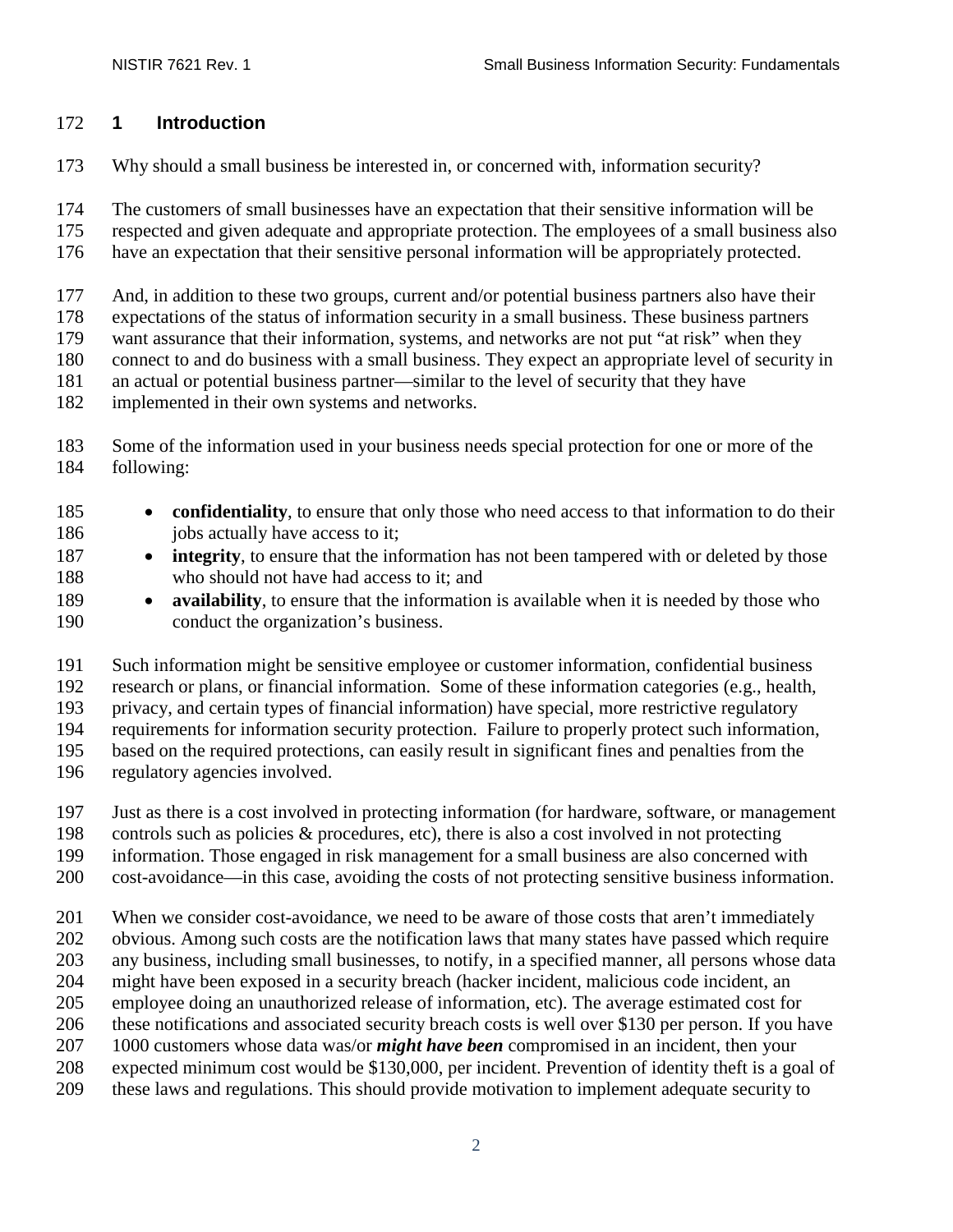- prevent such incidents. Of course, if there is such an incident then some customers will lose their
- trust in the affected business and take their business elsewhere. This is another cost that isn't
- immediately obvious, but which is included in the above per-person cost.
- Considering viruses and other malicious code (programs), the severity and impact of current
- [4](#page-10-0) virus/Trojan/Malware attacks are becoming much greater. <sup>4</sup> It is unthinkable to operate a
- computer without protection from these harmful programs. Many, if not most, of these viruses or
- malicious code programs are used by organized crime to steal information from computers and
- make money by selling or illegally using that information for such purposes as identity theft.
- It is not possible for any business to implement a perfect information security program, but it is
- possible (and reasonable) to implement sufficient security for information, systems, and
- networks that malicious individuals will go elsewhere to find an easier target. Additional
- 221 information may be found on NIST's Computer Security Resource Center, [http://csrc.nist.gov.](http://csrc.nist.gov/)

 $\overline{a}$ 

<span id="page-10-0"></span> Symantec Corporation, *Internet Security Threat Report 2014*, 2013 Trends vol. 19 (April 2014), p.24-40. [http://www.symantec.com/security\\_response/publications/threatreport.jsp](http://www.symantec.com/security_response/publications/threatreport.jsp) (accessed November 20, 2014).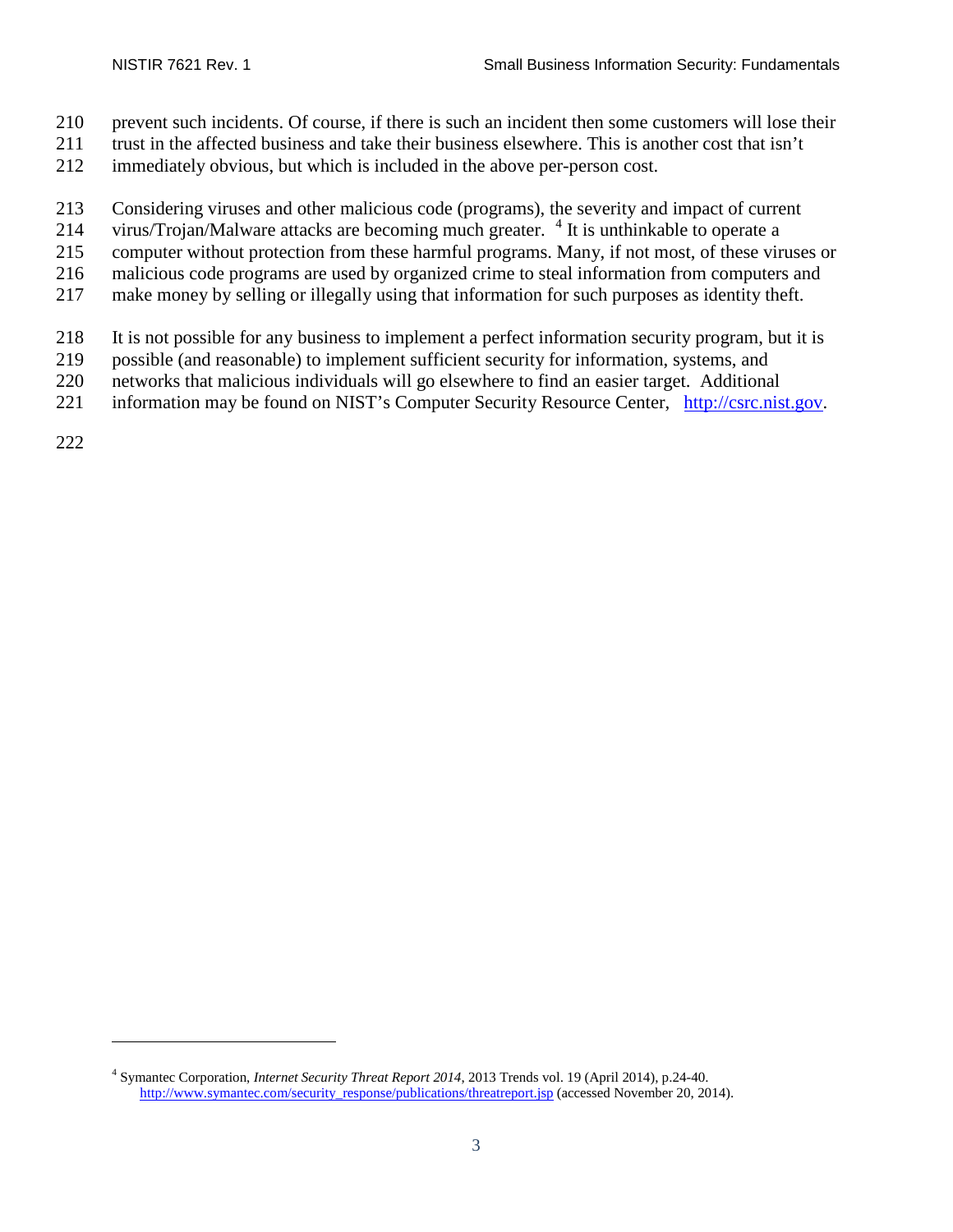## <span id="page-11-0"></span> **2 The "absolutely necessary" cybersecurity actions that a small business should take to protect its information, systems, and networks.**

 These practices must be done to provide basic information security for your information, computers, and networks.

These practices will help your organization to **identify** and understand the value of your

information and systems, **protect** those resources, **detect** possible incidents that could

compromise them, and help your organization to **respond** to and **recover** from possible

cybersecurity events. See [Appendix D—](#page-31-0) for more detailed descriptions of these Cybersecurity

Framework functions.

## <span id="page-11-1"></span>**2.1 Manage Risk.**

## *Cybersecurity Framework (CF) Function(s): Identify, Protect*

Risk Management is the process of identifying the risks that your business is exposed to and then

managing that risk by implementing protective measures to limit the identified risks.

The action of Risk Assessment is engaged to identify the risks that your business is exposed to.

Included in Risk Assessment is identifying the threats to your business and identifying the

vulnerabilities that your business has to each of those threats.

Since most small business owners/managers are not cybersecurity professionals, this set of

actions should be provided by a cybersecurity contracting firm (preferably one which specializes

in small business risk assessment). It would be wise to have them conduct a penetration test of

242 your systems and networks. This is a testing process which seeks out vulnerabilities in your<br>243 hardware or software. Perhaps this could be arranged for through your local SCORE<sup>5</sup> chapter

hardware or software. Perhaps this could be arranged for through your local  $SCORE<sup>5</sup>$  $SCORE<sup>5</sup>$  $SCORE<sup>5</sup>$  chapter's

cybersecurity professionals.

It is good risk management practice to arrange for an annual independent IT security review to

verify the effectiveness of your IT security program. The annual IT security review should be

done by an auditing business different from the business providing your cybersecurity services.

In the event that you have a cybersecurity incident, this may support your due diligence in

protecting your sensitive business information.

## <span id="page-11-2"></span> **2.2 Protect information/systems/networks from damage by viruses, spyware, and other malicious code.**

*CF Function(s): Protect*

 $\overline{a}$ 

- Malicious code is code (computer programs) written to do bad things to your data and/or
- computer (including smart phones, tablets, and other mobile devices). Bad things can be: "find
- <span id="page-11-3"></span>and delete sensitive data;" "find and copy sensitive data – and send it to cyber criminals who

Originally known as the Service Corps of Retired Executives, it is now simply referred to as SCORE.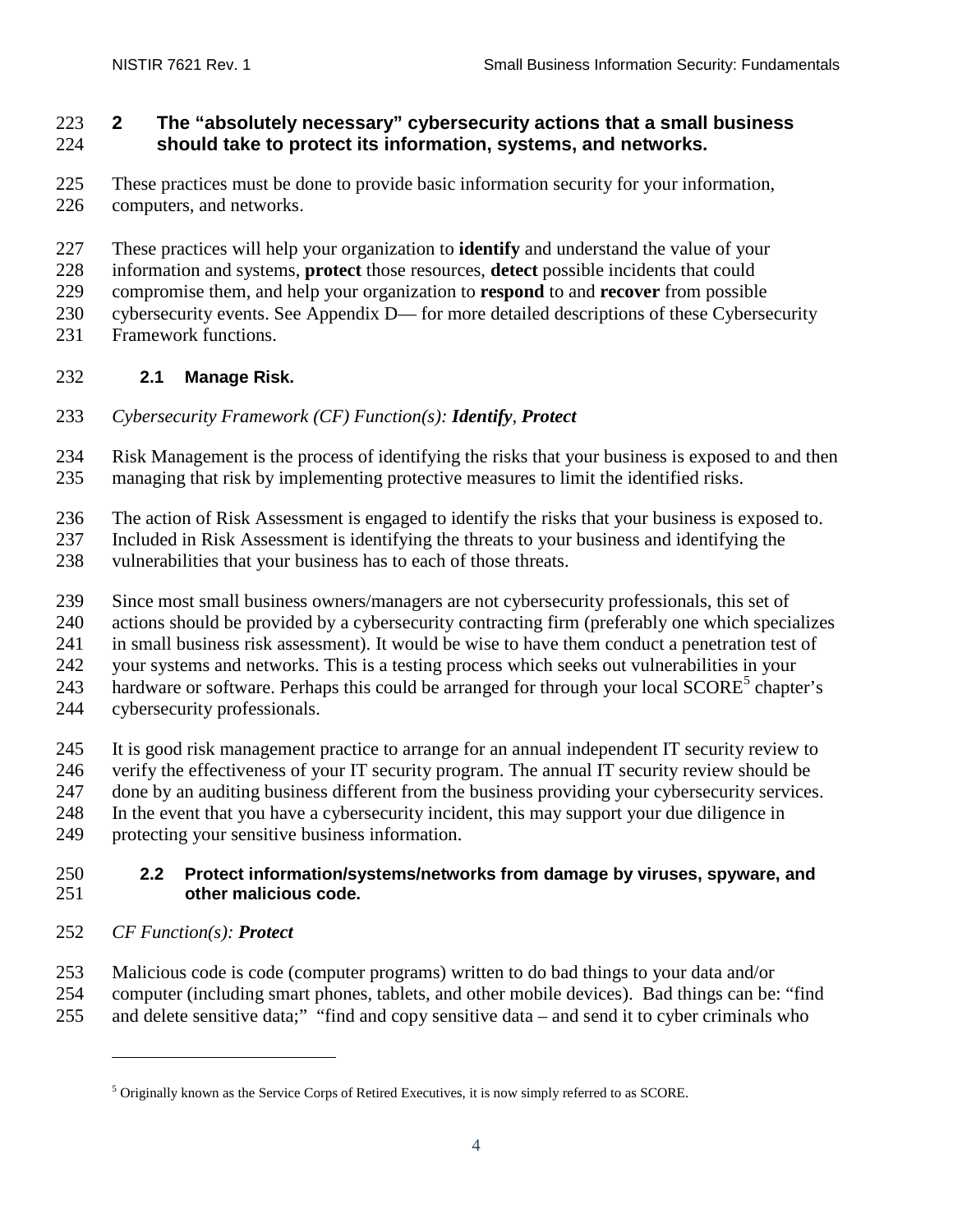- will sell it or use it to make money; record all keystrokes made on the computer (including
- account numbers, passwords, answers to secret questions, etc) and report that information to a
- 'command center' somewhere on the Internet; encrypt your sensitive data and demand money for
- you to get it back; reformat your hard drive; and other actions that might significantly harm your
- business. There are a growing number of smartphone and tablet apps which contain malicious code.
- Install, use (in "real-time" mode, if available), and regularly update anti-virus and anti-spyware software on every computer used in your business.
- Many commercial software vendors provide adequate protection at a reasonable price or for free.
- An Internet search for anti-virus and anti-spyware products will show many of these
- organizations. Most vendors now offer subscriptions to "security service" applications, which
- provide multiple layers of protection (in addition to anti-virus and anti-spyware protection).
- You should be able to set the anti-virus software to automatically check for updates at some
- scheduled time during the night (12:00 midnight, for example) and then set it to do a scan soon
- afterwards (12:30 am, for example). Schedule the anti-spyware software to check for updates at
- 2:30 am and to do a full system scan at 3:00 am. This assumes that you have an always-on, high-
- speed connection to the Internet. Regardless of the actual scheduled times for the above updates
- and scans, schedule them so that only one activity is taking place at any given time.
- It is a good idea to obtain copies of your business anti-virus software for your and your
- employees' home computers. Most people do some business work at home, so it is important to 276 protect their home systems, too.
- For case studies of real small businesses that have been victims of cybercrime, go to: <http://krebsonsecurity.com/category/smallbizvictims/>
- <span id="page-12-0"></span>**2.3 Protect your Internet connection.**
- *CF Function(s): Protect*
- Most businesses have broadband (high-speed) access to the Internet. It is important to keep in mind that this type of Internet access is always "on." Therefore, your computer—or any network
- your computer is attached to—is exposed to threats from the Internet on a 24 hours-a-day, 7 days-a-week basis.
- For broadband Internet access, it is critical to install and keep operational a hardware firewall
- between your internal network and the Internet. This may be a function of a wireless access
- point/router, or it may be a function of a router provided by the Internet Service Provider (ISP) of
- the small business. There are many hardware vendors that provide firewall wireless access
- points/routers, firewall routers, and separate firewall devices.
- Since employees will do some business work at home, ensure that all employees' home systems are protected by a hardware firewall between their system(s) and the Internet.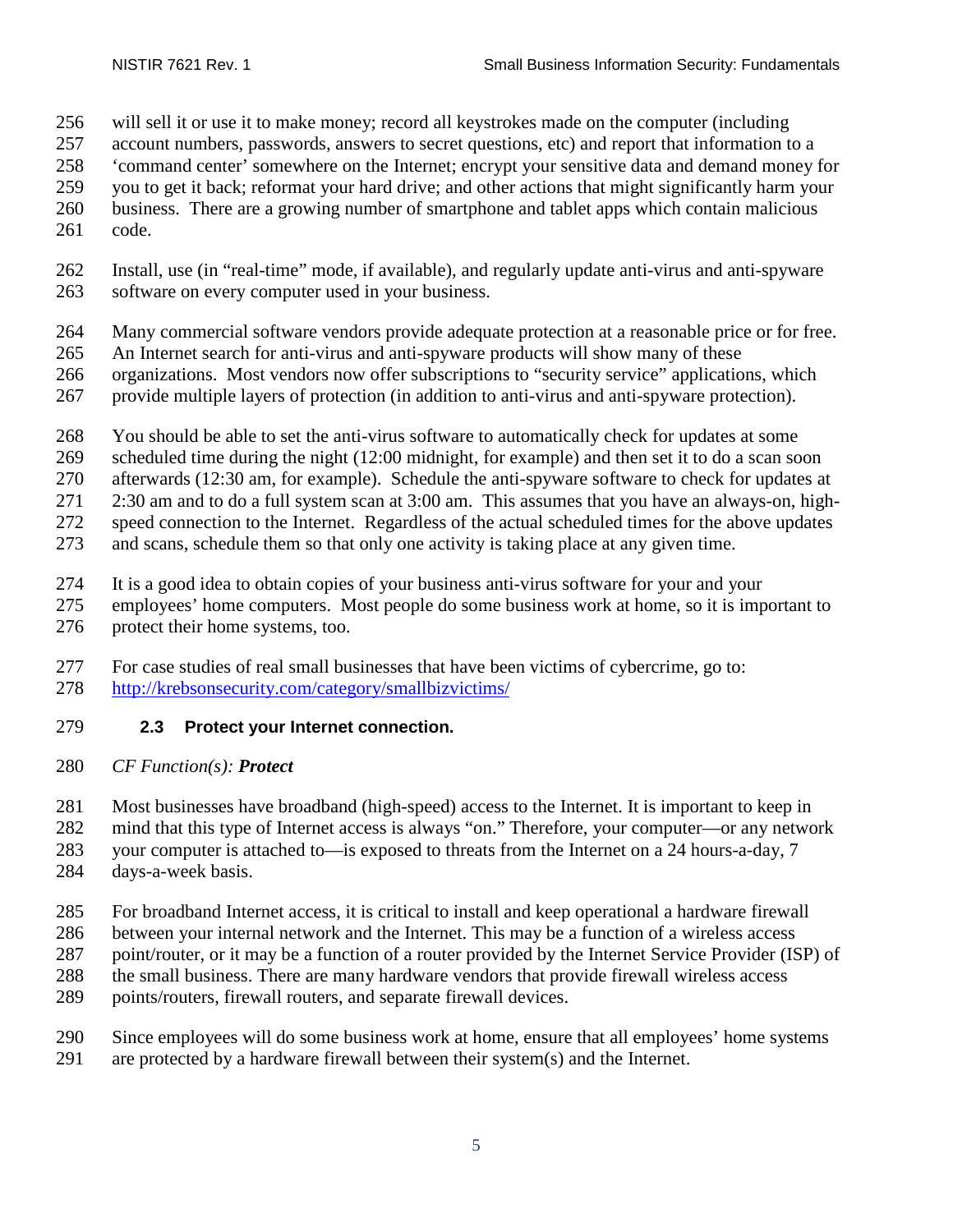For these devices, the administrative password must be changed upon installation and regularly

thereafter. It is a good idea to change the administrator's name as well. The default values are

easily guessed, and, if not changed, may allow hackers to control your device and thus, to

monitor or record your communications and data via the Internet.

## <span id="page-13-0"></span>**2.4 Install and activate software firewalls on all your business systems.**

- *CF Function(s): Protect, Detect*
- Install, use, and regularly update a software firewall on each computer system used in your small business.
- If you use the Microsoft Windows operating system, it probably has a firewall included.<sup>[6](#page-13-2)</sup> You have to ensure that the firewall is operating.
- It is important to note that you should only be using a current and vendor-supported version of whatever operating system you choose to use.
- When using any commercial operating system, ensure that you review the operating manuals to discover if your system has a firewall included and how it is enabled and configured.
- There are commercial software firewalls that you can purchase at a reasonable price or for free that you can use with your Windows systems or with other operating systems. Again, Internet searches and using online and trade magazine reviews and references can assist in selecting a good solution.
- Again, since employees do some business work at home, ensure that employee's home systems
- have firewalls installed and operational on them, and that they are regularly updated.

It is necessary to have software firewalls on each computer even if you have a hardware firewall

protecting your network. If your hardware firewall is compromised by a hacker or by malicious

 code of some kind, you don't want the intruder or malicious program to have unlimited access to your computers and the information on those computers.

# <span id="page-13-1"></span>**2.5 Patch your operating systems and applications.**

*CF Function(s): Protect*

 $\overline{a}$ 

All operating system vendors provide patches and updates to their supported products to correct

security problems and to improve functionality. Microsoft provides monthly patches on the

second Tuesday of each month. From time to time, Microsoft will issue an "off schedule" patch

to respond to a particularly serious threat. To update any supported version of Windows, go to

"Start" and select "Windows Update" or "Microsoft Update." Follow the prompts to select and

<span id="page-13-2"></span>install the recommended patches. Other operating system vendors have similar functionality.

 See Microsoft's *Safety & Security Center* for more information and downloads:<http://www.microsoft.com/security/default.aspx> (accessed November 20, 2014).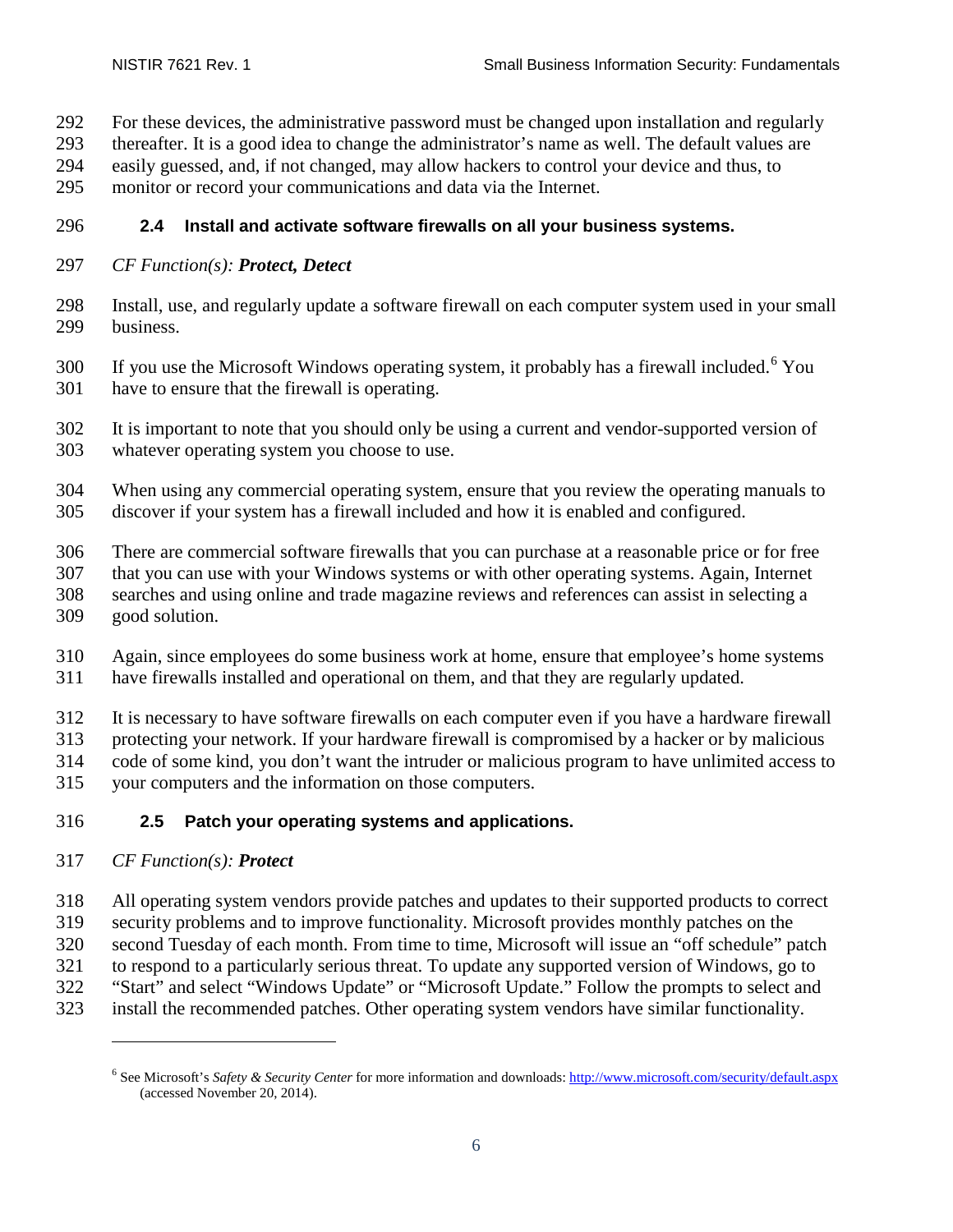- Ensure that you know how to update and patch any operating system you select. When you
- purchase new computers, update them immediately. Do the same when installing new software.
- To update Windows 7:
- click **Start**, then **All Programs**, then **Windows Update**;
- click **Change Settings** in the left pane;
- under **Important Settings**, select the option you want;
- under **Recommended Updates**, choose "Include recommended updates when downloading, installing, or notifying me about updates";
- click **OK**.
- To update Windows 8:
- display the charms list by sliding across the top of the screen to the right edge;
- choose **Settings**, then **Control Panel**, then **System and Security**;
- in **Windows Update**, turn **Automatic Updating** "On" and select **Install Updates Automatically**;
- if you want to check for available updates, select **Check for Updates**;
- if you want to see what updates have been installed, select **Update History**.

- It is important to note that you should only be using a current and vendor-supported version of
- whatever operating system you choose to use. Vendors **do not have to provide security**
- **updates** for unsupported products. For example, Microsoft ended support for Windows XP on April 8, 2014.<sup>7</sup> April 8, 2014.<sup>[7](#page-14-1)</sup>
- 

 Office productivity products such as Microsoft Office also need to be patched and updated on a regular basis. For Microsoft software, the patch/update process is similar to that of the Microsoft

Windows operating systems. Other software products also need to be updated regularly.

- <span id="page-14-0"></span>**2.6 Make backup copies of important business data/information.**
- *CF Function(s): Respond, Recover*
- Back up your data on each computer used in your business. Your data includes (but is not limited
- to) word processing documents, electronic spreadsheets, databases, financial files, human
- resources files, accounts receivable/payable files, and other information used in or generated by
- your business.

 $\overline{a}$ 

- It is necessary to back up your data because computers die, hard disks fail, employees make
- <span id="page-14-1"></span>mistakes, and malicious programs can destroy data on computers. Without data backups, you can

 Microsoft Corporation, *Windows lifecycle fact sheet* (April 2014)[, http://windows.microsoft.com/en-us/windows/lifecycle](http://windows.microsoft.com/en-us/windows/lifecycle) (accessed November 20, 2014).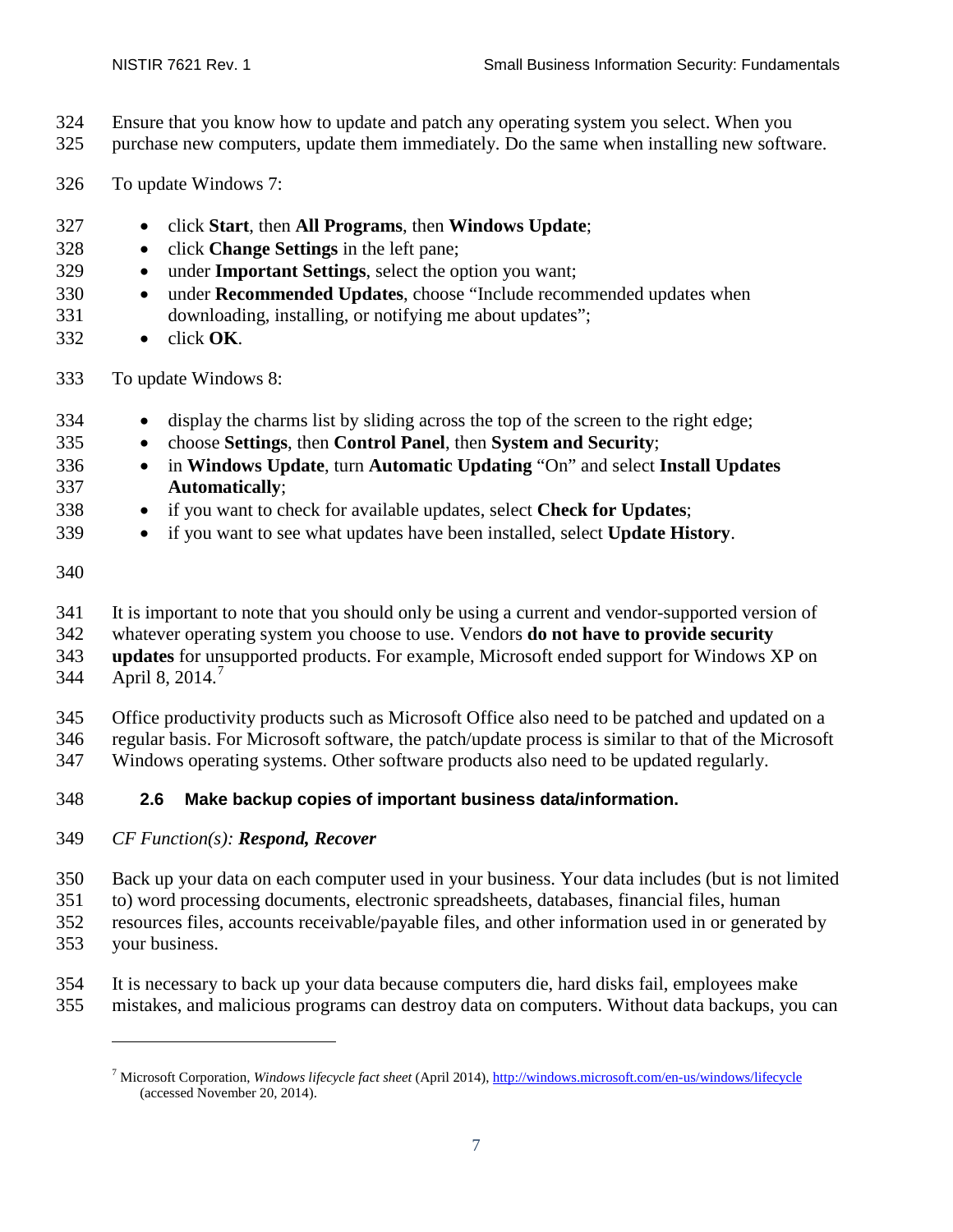easily get into a situation where you have to recreate your business data from paper copies and other manual files.

 Do this automatically if possible. Many security software suites offer automated backup functions that will do this on a regular schedule for you. Back up only your data, not the applications themselves. **Automatic data backups should be done at least once a week**, and stored on a separate hard disk on your computer, on some form of removable media (e.g., external hard drive), or online storage (e.g., a cloud service provider). The storage device should have enough capacity to hold data for 52 weekly backups, so its size should be about 52 times the amount of data that you have, plus 30 % or so. Remember, this should be done on each of your business computers. It is important to periodically test your backed up data to ensure that you can read it reliably. There are "plug and play" products which, when connected to your computer, will automatically search for files and back them up to a removable media, such as an external USB hard disk.

- It is important to **make a full backup of each computer once a month** and store it away from
- your office location in a protected place. If something happens to your office (fire, flood,
- tornado, theft, etc) then your data is safe in another location and you can restore your business
- operations using your backup data and replacement computers and other necessary hardware and
- software. As you test your individual computer backups to ensure they can be read, it is equally
- important that you test your monthly backups to ensure that you can read them. If you don't test your backups, you have no grounds for confidence that you will be able to use them in the event
- of a disaster or contingency.

 If you choose to do this monthly backup manually, an easy way is to purchase a form of removable media, such as an external USB hard drive (at least 1 terabyte (TB) capacity). On the hard drive, create a separate folder for each of your computers, and create two folders in each computer folder—one for each odd numbered month and one for each even numbered month. Bring the external disk into your office on the day that you do your monthly backup. Then, complete the following steps: connect the external disk to your first computer and make your backup by copying your data into the appropriate designated folder; immediately do a test restore of a file or folder into a separate folder on your computer that has been set up for this test (to ensure that you can read the restored file or folder). Repeat this process for each of your business computers and, at the end of the process, disconnect the external drive. At the end of the day, take the backup hard drive to the location where you store your monthly backups. At the end of the year, label and store the hard disk in a safe place, and purchase another one for use in the next year.

- It is very important to do a monthly backup for each computer used in your business.
- Storing data in the "Cloud" is also a possibility. Do your due diligence when selecting a Cloud Service Provider. It is recommended that you encrypt all data prior to storing it in the Cloud. The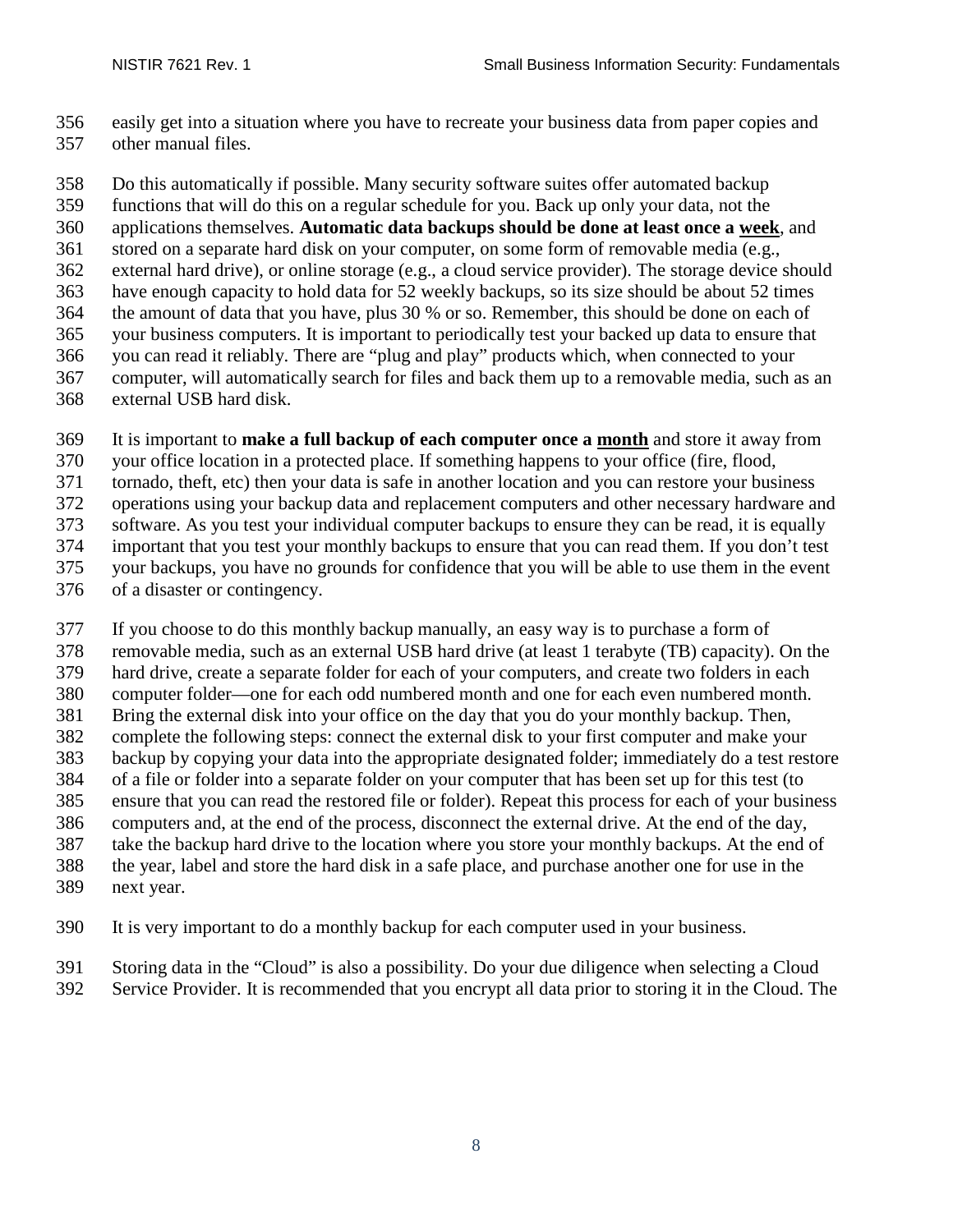- Cloud Security Alliance (CSA) provides information and guidance for using the Cloud safely. See Domain 11 "Encryption and Key Management" for additional advice on encryption.<sup>[8](#page-16-3)</sup>
- <span id="page-16-0"></span>**2.7 Control physical access to your computers and network components.**
- *CF Function(s): Protect, Detect*

 Do not allow unauthorized persons to have physical access to or to use of any of your business computers. This includes locking up laptops when they are not in use. It is a good idea to position each computer's display (or use a privacy screen) so that people walking by cannot see

- the information on the screen.
- Controlling access to your systems and networks also involves being fully aware of anyone who
- has access to the systems or networks. This includes cleaning crews who come into the office
- space at night to clean the trash and office space. Criminals often attempt to get jobs on cleaning
- crews for the purpose of breaking into computers for the sensitive information that they expect to
- find there. Controlling access also includes being careful about having computer or network
- repair personnel working unsupervised on systems or devices. It is easy for them to steal
- privacy/sensitive information and walk out the door with it without anyone noticing anything
- unusual.
- No one should be able to walk into your office space without being challenged by an employee.
- This can be done in a pleasant, cordial manner, but it must be done to identify those who do not
- have a legitimate reason for being in your offices. "How may I help you?" is a pleasant way to
- challenge an unknown individual.

## <span id="page-16-1"></span>**2.8 Secure your wireless access point and networks.**

*CF Function(s): Protect*

If you use wireless networking, it is a good idea to set the wireless access point so that it does not

- broadcast its Service Set Identifier (SSID). Also, it is critical to change the administrative
- password that was on the device when you received it. It is important to use strong encryption so
- that your data being transmitted between your computers and the wireless access point cannot be
- easily intercepted and read by electronic eavesdroppers. The current recommended encryption is
- WiFi Protected Access 2 (WPA-2), using the Advanced Encryption Standard (AES) for secure
- encryption. See your owner's manual for directions on how to make the above changes. Note
- that WEP (Wired-Equivalent Privacy) is not considered secure; **do not use WEP for encrypting**
- **your wireless traffic**.

## <span id="page-16-2"></span>**2.9 Train your employees in basic security principles.**

<span id="page-16-3"></span>*CF Function(s): Protect*

 $\overline{a}$ 

 Cloud Security Alliance, *Security Guidance for Critical Areas of Focus in Cloud Computing v3.0* (2011), p.129. <https://cloudsecurityalliance.org/download/security-guidance-for-critical-areas-of-focus-in-cloud-computing-v3/> (accessed November 20, 2014).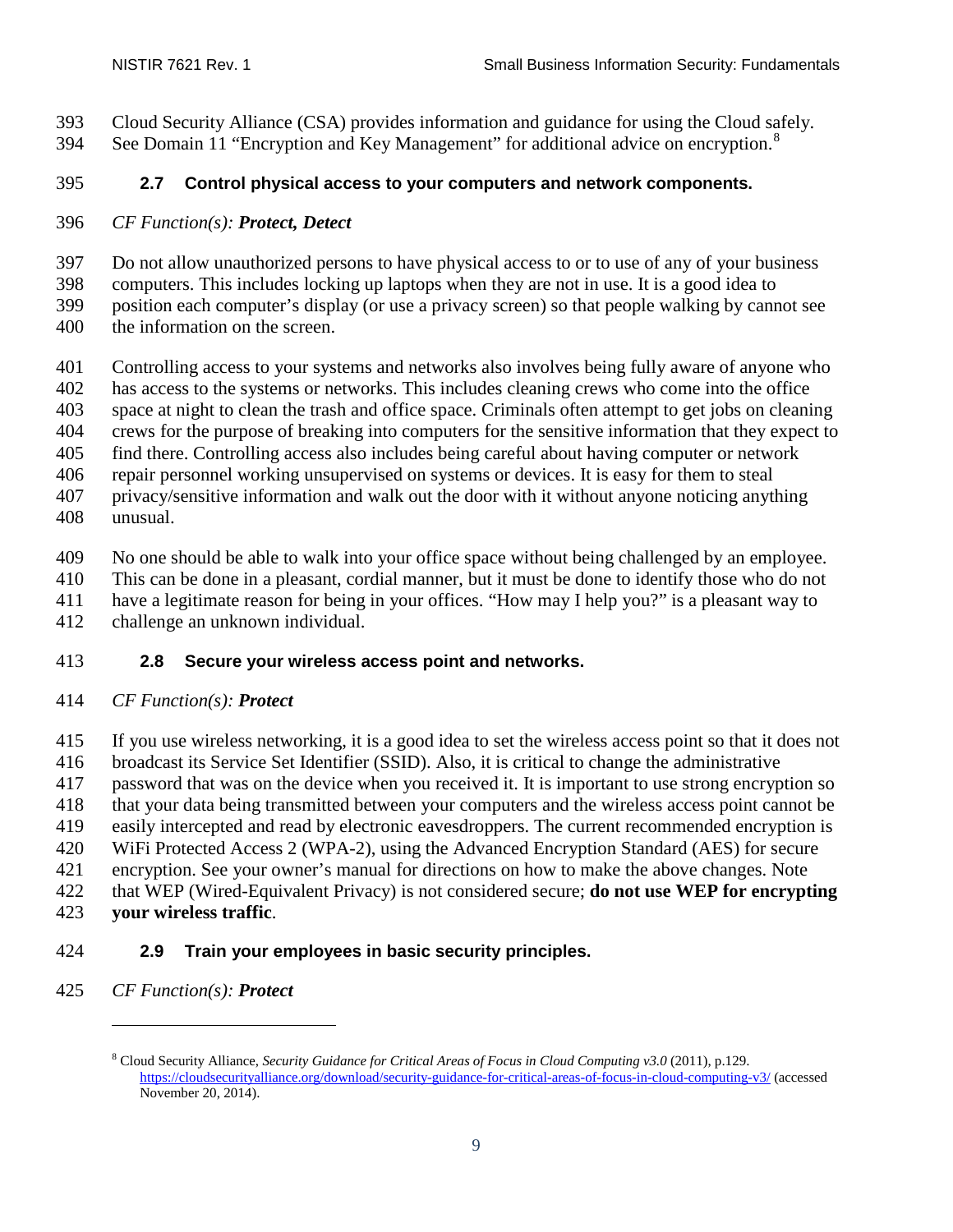- Employees who use any computer programs containing sensitive information should be told
- about that information and must be taught how to properly use and protect that information. On
- the first day that your new employees start work, they need to be taught what your information
- security policies are and what they are expected to do to protect your sensitive business
- information. They need to be taught what your policies require for their use of your computers,
- networks, and Internet connections.
- In addition, teach them your expectations concerning limited personal use of telephones, printers,
- and any other business owned or provided resources. After this training, they should be requested
- to sign a statement that they understand these business policies, that they will follow your
- policies, and that they understand the penalties for not following your policies. (You will need
- clearly spelled-out penalties for violation of business policies.)
- Set up and teach "rules of behavior" which describe how to handle and protect customer data and
- other business data. This may include not taking business data home or rules about doing
- business work on home computers.
- Having your employees trained in the fundamentals of information, system, and network security
- is one of the most effective investments you can make to better secure your business information,
- systems, and networks. You want to develop a "culture of security" in your employees and in your business.
- It would be helpful to make your employees aware of the cybersecurity issues arising from
- allowing children or grandchildren to use their home computers. This is especially true if
- children or grandchildren are using the computers unsupervised.
- Typical providers of such security training could be your local Small Business Development Center (SBDC), SCORE Chapter, community college, technical college, or commercial training vendors.

## <span id="page-17-0"></span> **2.10 Require all individual user accounts for each employee on business computers**  and for business applications.

- *CF Function(s): Protect*
- Set up a separate account for each individual and require that good passwords be used for each
- account. Good passwords consist of a random sequence of letters (upper case and lower case), numbers, and special characters—and are at least 12 characters long.
- 
- To better protect systems and information, ensure that all employees use computer accounts
- which do not have administrative privileges. This will hinder any attempt—automated or not—to
- install unauthorized software. If an employee uses a computer with an administrative user
- account, then any malicious code that they activate (deliberately or by deception) will be able to
- install itself on their computer—since the malicious code will have the same administrative
- rights as the user account has.
- Without individual accounts for each user, you may find it difficult to hold anyone accountable for data loss or unauthorized data manipulation.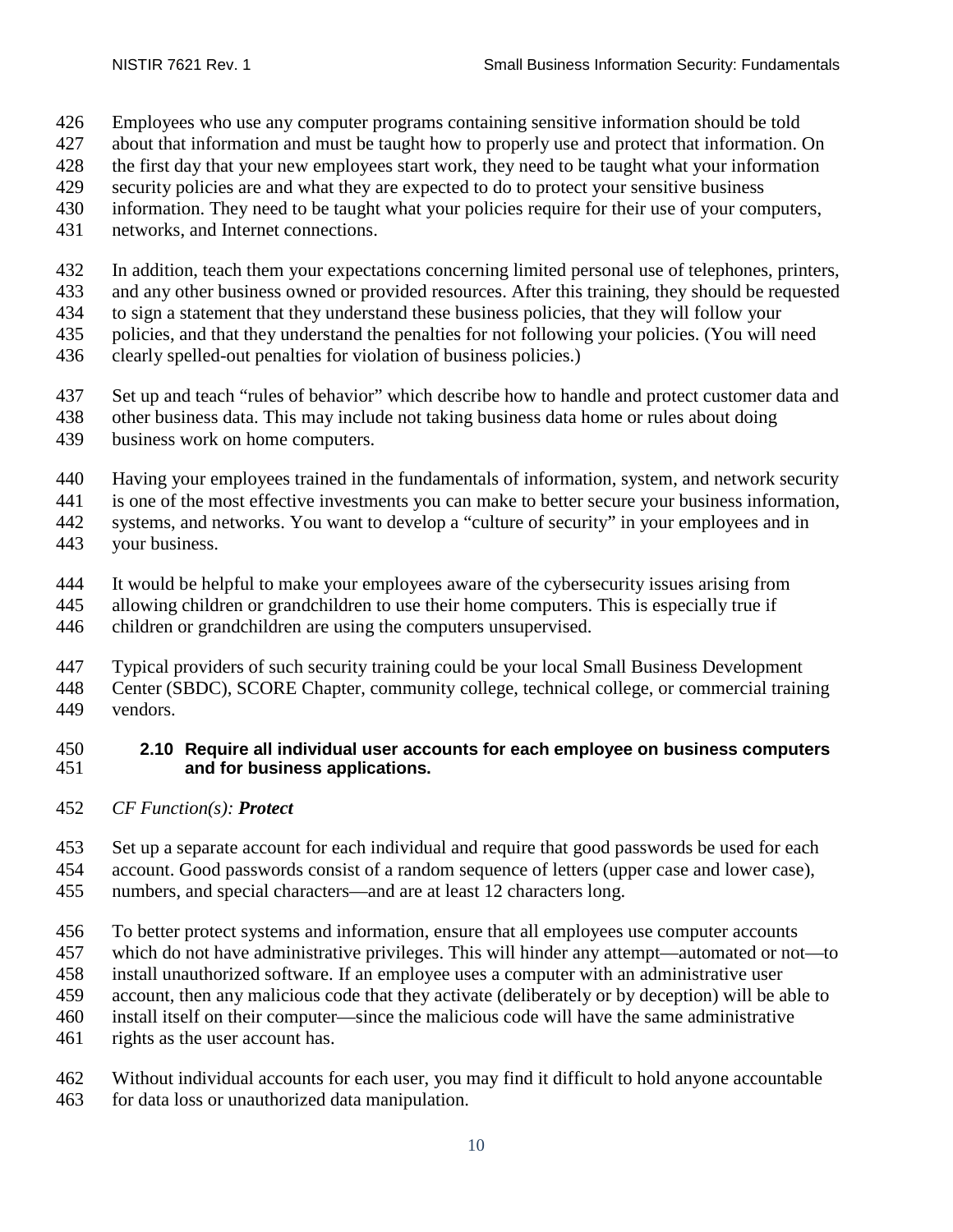Passwords that stay the same, will, over time, be shared and become common knowledge to an

individual user's coworkers. Therefore, **passwords should be changed at least every 3 months**.

#### <span id="page-18-0"></span> **2.11 Limit employee access to data and information, and limit authority to install**  software.

#### *CF Function(s): Protect*

- Use good business practices to protect your information. Do not provide access to all data to any
- single employee. Do not provide access to all systems (financial, personnel, inventory,
- manufacturing, etc) to any single employee. For all employees, provide access to only those
- systems and only to the specific information that they need to do their jobs.
- Do not allow a single individual to both initiate and approve a transaction (financial or otherwise).
- The unfortunate truth is that insiders—those who work in a business—are the source of most
- security incidents in the business. The reason is that they are already known, trusted, and have
- been given access to important business information and systems. So, when they perform
- harmful actions (deliberately or otherwise), the business information, systems, and networks—
- and the business itself—suffer harm.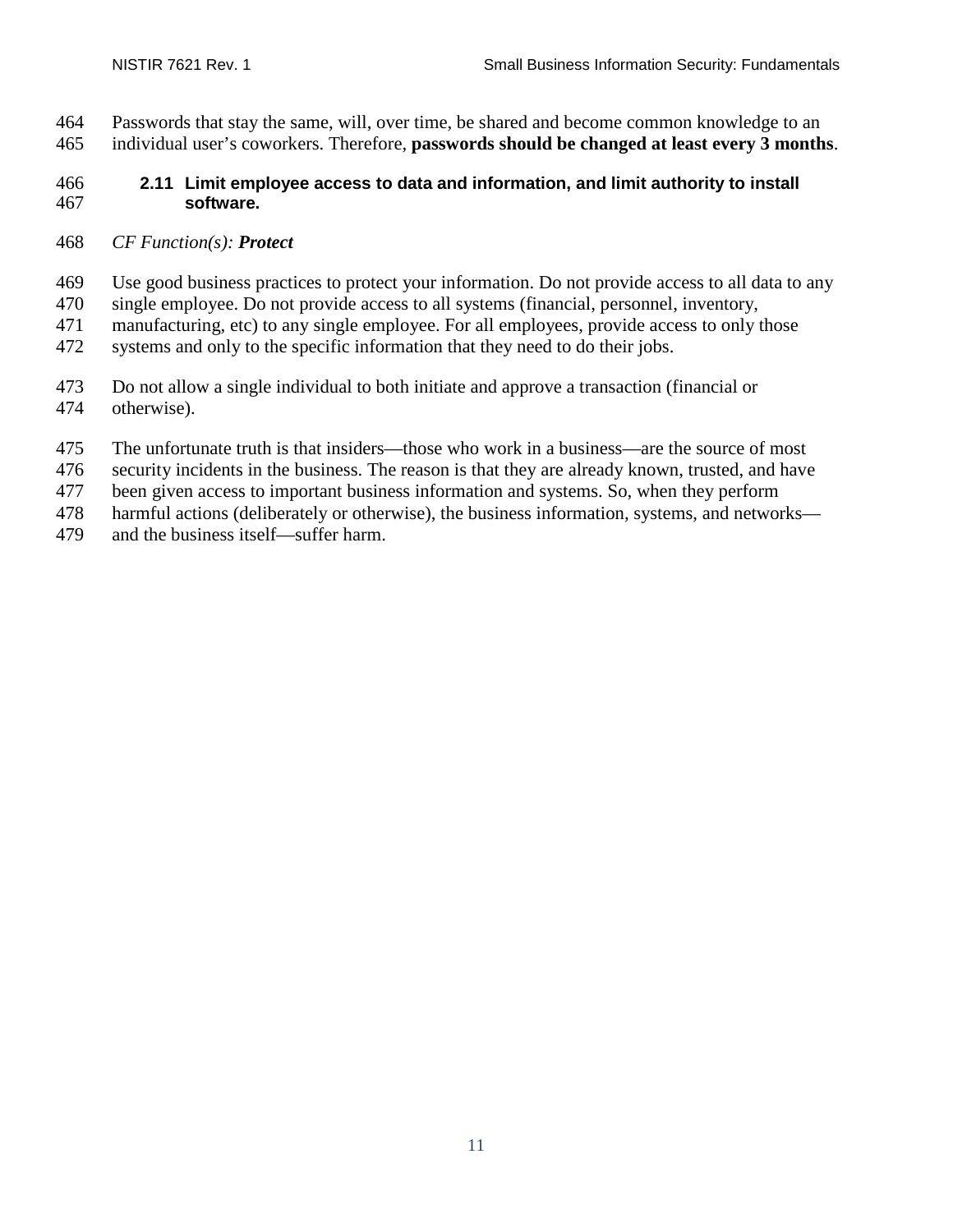# <span id="page-19-0"></span>**3 Highly Recommended Cybersecurity Practices**

 These practices are very important and should be completed immediately after those in Section [2.](#page-11-0)

## <span id="page-19-1"></span>**3.1 Be careful with email attachments and emails requesting sensitive information.**

*CF Function(s): Protect, Detect*

 For business or personal email, do not open email attachments unless you are expecting the email with the attachment and you trust the sender.

- One of the more common means of distributing spyware or malicious code is via email
- attachments. Usually these threats are attached to emails that pretend to be from someone you
- know, but the "from" address has been altered and it only appears to be a legitimate message
- from a person you know.

It is always a good idea to call the individual who "sent" the email and ask them if they sent it

and ask them what the attachment is about. Sometimes, a person's computer is compromised and

malicious code becomes installed on it. Then, the malicious code uses the computer to send

emails in the name of the owner of the computer to everyone in the computer owner's email

- address book. The emails appear to be from the person, but instead are sent by the computer
- when activated by the malicious code. Those emails typically have copies of the malicious code (with a deceptive file name) as attachments to the email and will attempt to install the malicious
- code on the computer of anyone who receives the email and opens the attachment.

 Beware of emails which ask for sensitive personal or financial information—regardless of who the email appears to be from. No responsible business will ask for sensitive information to be provided in an email.

## <span id="page-19-2"></span> **3.2 Be careful with web links in email, instant messages, social media, or other**  means.

*CF Function(s): Protect, Detect*

 For business or personal email, do not click on links in email messages. Some scams are in the form of embedded links in emails. Once a recipient clicks on the link, malicious software (e.g., viruses or key stroke logging software) is installed on the user's computer. It is not a good idea to click on links in a Facebook or other social media page.

 Don't do it unless you know what the web link connects to and you trust the person who sent the email to you. It is a good idea to call the individual prior to clicking on a link and ask if they sent the email and what the link is for. Always hold the mouse pointer over the link and look at the bottom of the browser window to ensure that the actual link (displayed there) matches the link description in the message (the mouse pointer changes from an arrow to a tiny hand when placed over an active link).

# <span id="page-19-3"></span>**3.3 Watch for harmful popup windows and other hacker tricks.**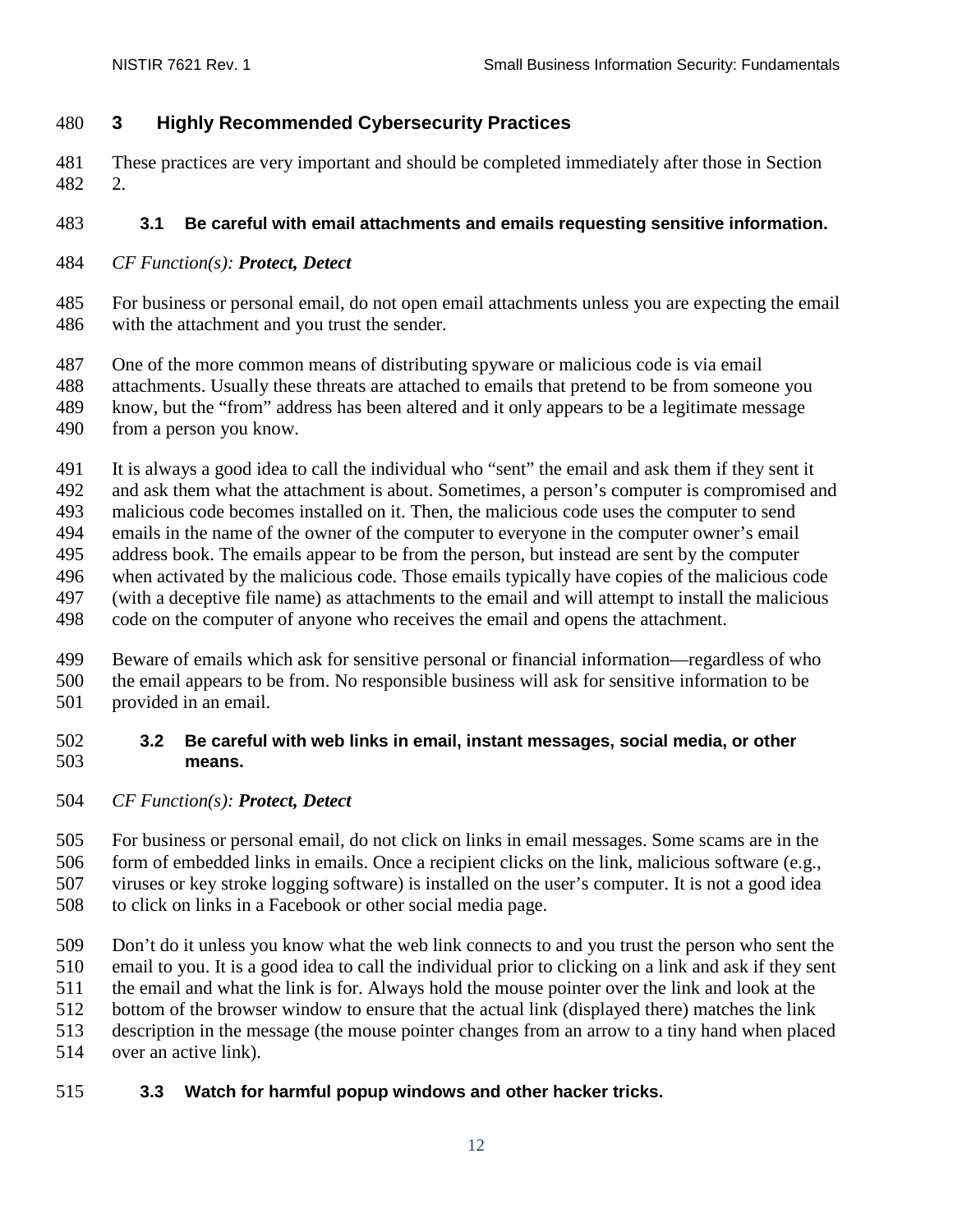#### *CF Function(s): Protect, Detect*

 When connected to and using the Internet, do not respond to popup windows requesting that you to click "ok" for anything.

 If a window pops up on your screen informing you that you have a virus or spyware and suggesting that you download an anti-virus or anti-spyware program to take care of it, close the popup window by selecting the X in the upper right corner of the popup window. Do not respond to popup windows informing you that you have to have a new codec, driver, or special program for something in the web page you are visiting. Close the popup window by selecting the X in

- the upper right corner of the popup window.
- Some of these popup windows are actually trying to trick you into clicking on "OK" to download
- and install spyware or other malicious code onto your computer. Be aware that some of these
- popup windows are programmed to interpret any mouse click anywhere on the window as an
- "OK" and act accordingly. For such unexpected popup windows, a safe way to close the
- window is to reboot your computer. (first close any open applications, documents, etc)

Hackers are known to scatter infected USB drives with provocative labels in public places where

their target business's employees hang out, knowing that curious individuals will pick them up

and take them back to their office system to "see what's on them." What is on them is generally

malicious code which attempts to install a spy program or remote control program on the

computer. Teach your employees to not bring USB drives into the office and plug them into your

business computers (or to take them home and plug into their home systems). It is a good idea to

- disable the "AutoRun" feature for the USB ports (and optical drives like CD and DVD drives) on your business computers to help prevent such malicious programs from installing on your
- 
- systems.

## <span id="page-20-0"></span>**3.4 Do online business or banking more securely.**

*CF Function(s): Protect*

 Online business/commerce/banking should only be done using a secure browser connection. This will normally be indicated by a small lock visible in the lower right corner of your web browser window.

After any online commerce or banking session, erase your web browser cache, temporary

internet files, cookies, and history so that if your system is compromised, that information will

not be on your system to be stolen by the individual hacker or malware program. The steps for

- erasing this data in Microsoft Internet Explorer and Mozilla Firefox are described below.
- For Microsoft Internet Explorer, version 10.0 (steps for other versions may vary slightly):
- select **Tools**, then **Safety**, and click **Delete Browsing History**;
- select those items you want to erase (e.g., temporary files, history, cookies, saved passwords and web form information) and click **Go** to erase them.
- For Mozilla Firefox, version 32.0 (steps for other versions may vary slightly):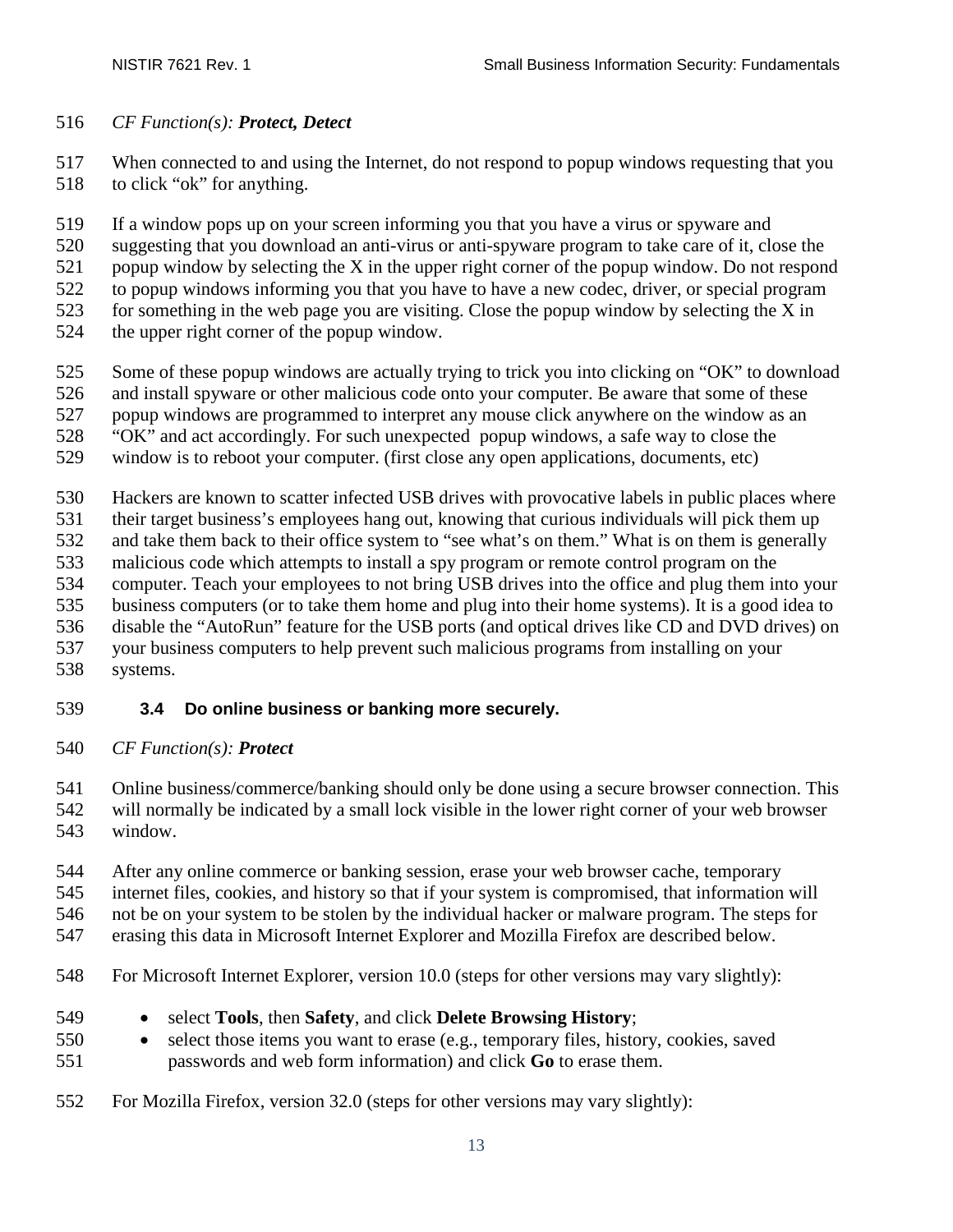- select **Tools**, then near the bottom of the popup window click **Options**;
- select the **Privacy** tab, select **Remove Individual Cookies**, then select **Remove All Cookies** to erase your session information;
- it is a good idea to check the box **Tell Sites that I don't want to be tracked;**
- under **History**, select **Never remember history**.

 If you do online business banking, the safest way to do this is to have a dedicated computer which is used ONLY for online banking. Do not use it for Internet searches. Do not use it for

email. Use it only for online banking for the business.

## <span id="page-21-0"></span>**3.5 Exercise due diligence in hiring employees.**

*CF Function(s): Protect*

 When hiring a new employee, conduct a comprehensive background check before making a job offer.

You should consider doing criminal background checks on all prospective new employees.

Online background checks are quick and relatively inexpensive. Do a full, nationwide,

background check. This should also include a sexual offender check. In some areas, the local

police department provides a computer for requesting a background check. In some areas, this

service is free to you. If possible, it is a good idea to do a credit check on prospective employees.

This is especially true if they will be handling your business funds. And, do the rest of your

- homework—call their references and former employers.
- If there are specific educational requirements for the job that they have applied for, call the schools they attended and verify their actual degree(s), date(s) of graduation, and GPA(s).

 In considering doing background checks of potential employees, it is also an excellent idea for you to do a background check of yourself. Many people become aware that they are victims of identity theft only after they do a background check on themselves and find arrest records and unusual previous addresses where they never lived (some people become aware only after they are pulled over for a routine traffic stop and then arrested because the officer is notified of an

outstanding arrest warrant for them).

## <span id="page-21-1"></span>**3.6 Be careful when surfing the Web.**

*CF Function(s): Protect*

No one should surf the Web using a user account with administrative privileges.

 If you do surf the Web using an administrative user account, then any malicious code that you happen across on the Internet may be able to install itself on your computer–since the malicious code will have the same administrative rights as your user account. It is best to set up a special account with "guest" (limited) privileges to avoid this vulnerability.

## <span id="page-21-2"></span>**3.7 Be concerned when downloading software from the Internet.**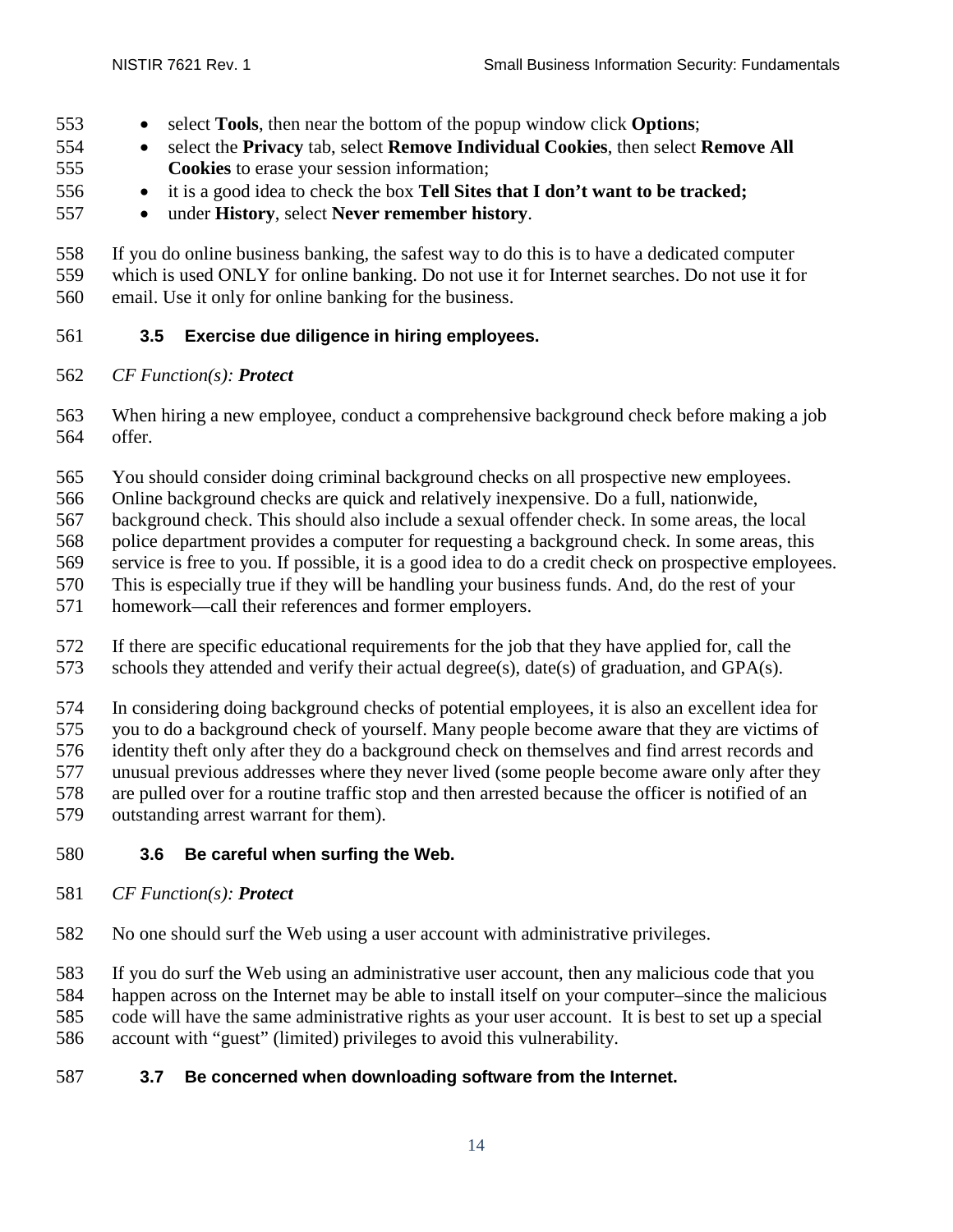#### *CF Function(s): Protect*

- Do not download software from any unknown web page.
- Only those web pages belonging to businesses with which you have a trusted business
- relationship should be considered reasonably safe for downloading software. Such trusted sites
- would include the Microsoft Update web page where you would get patches and updates for
- various versions of the Windows operating system and Microsoft Office or other similar
- software. Most other web pages should be viewed with suspicion.
- Be very careful if you decide to use freeware or shareware from a source on the Web. Most of
- these do not come with technical support and some are deliberately crippled so that you do not
- have the full functionality you might be led to believe will be provided.

# <span id="page-22-0"></span>**3.8 Get help with information security when you need it.**

## *CF Function(s): Identify, Protect, Detect, Respond, Recover*

No one is an expert in every business and technical area. Therefore, when you need specialized

- expertise in information/computer/network security, get help. Ask your SBDC or SCORE
- Office–often co-located with your local Small Business Administration (SBA) office–for advice
- and recommendations. You might also consider your local Chamber of Commerce, Better
- Business Bureau, community college, and/or technical college as a source of referrals for
- potential providers. For information on identity theft, visit the Federal Trade Commission's
- (FTC) site on this topic: [http://www.ftc.gov/bcp/edu/microsites/idtheft/.](http://www.ftc.gov/bcp/edu/microsites/idtheft/)
- When you get a list of service providers, prepare a request for quotes and send it out as a set of actions or outcomes that you want to receive. Carefully examine and review the quote from each
- firm responding to your request. Research each firm's past performance and check its references
- carefully. Request a list of past customers and contact each one to see if the customer was
- satisfied with the firm's performance and would hire the firm again for future work. Find out
- who (on the firm's professional staff) will be doing your work. Ask for their professional
- qualifications for doing your work. Find out how long the firm has been in business.

# <span id="page-22-1"></span>**3.9 Dispose those old computers and media safely.**

# *CF Function(s): Identify, Protect*

 When disposing of old business computers, remove the hard disks and destroy them. The destruction can be done by taking apart the disk and beating the hard disk platters with a hammer. You could also use a drill with a long drill bit and drill several holes through the hard disk and through the recording platters. Remember to destroy the hard drive electronics and connectors as part of this project. You can also take your hard disks to companies who specialize

- in destroying storage devices such as hard disks.
- When disposing of old media (CDs, floppy disks, USB drives, etc), destroy any containing sensitive business or personal data. Media also includes paper. When disposing of paper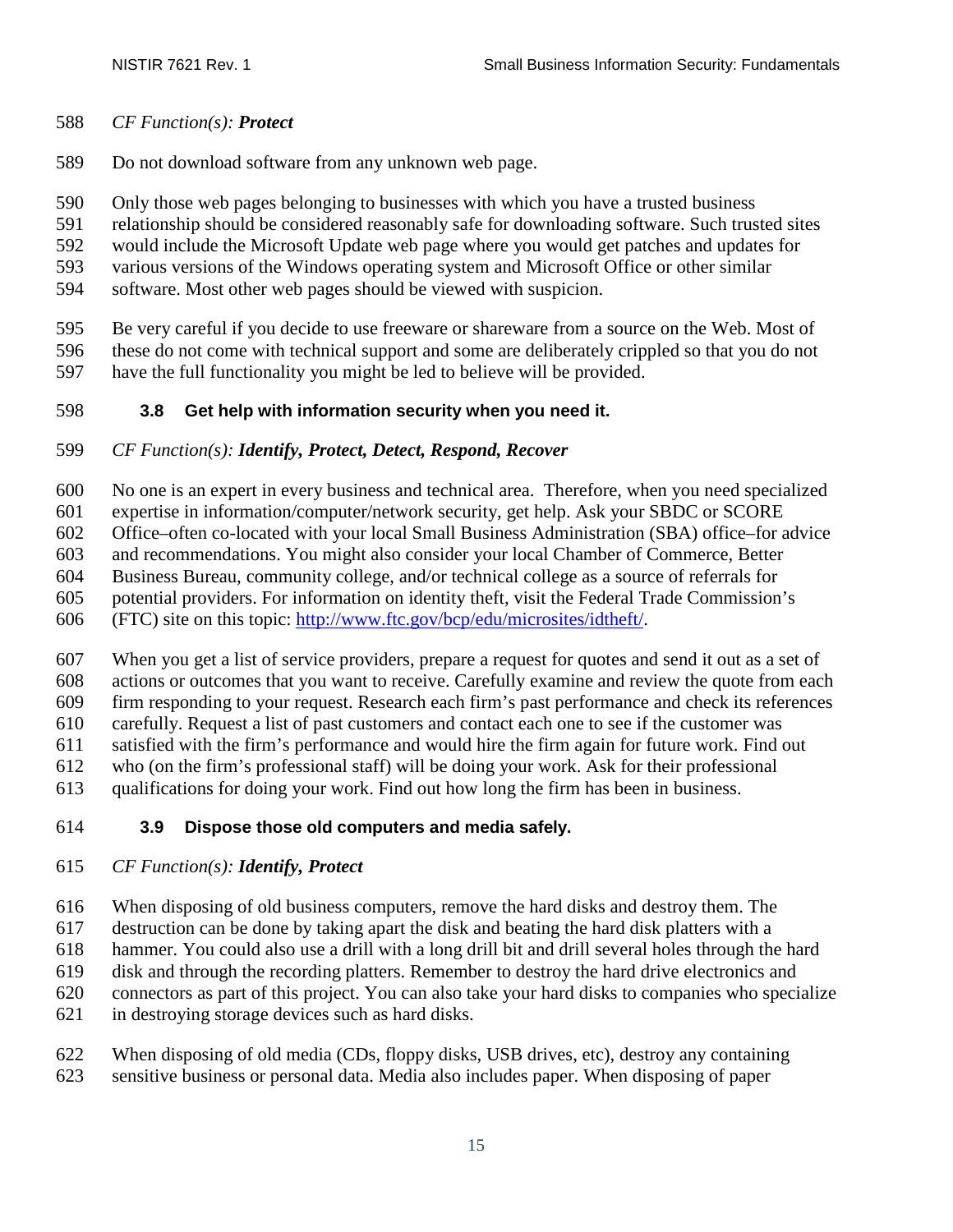- containing sensitive information, destroy it by using a crosscut shredder. Incinerate paper
- containing very sensitive information.

It is very common for small businesses to discard old computers and media without destroying

the computers' hard disks or the media. Sensitive business and personal information is regularly

found on computers purchased on eBay, thrift shops, Goodwill, etc, much to the embarrassment

- of the small businesses involved (and much to the annoyance of customers or employees whose
- sensitive data is compromised). This is a practice which can result in identity theft for the
- individuals whose information is retrieved from those systems. Destroy hard disks and media and
- recycle everything else.

# <span id="page-23-0"></span>**3.10 Protect against Social Engineering.**

*CF Function(s): Protect, Detect*

Social engineering is a personal or electronic attempt to obtain unauthorized information or

access to systems/facilities or sensitive areas by manipulating people.

The social engineer researches the organization to learn names, titles, responsibilities, and

publicly available personal identification information. Then the social engineer usually calls the

- organization's receptionist or help desk with a believable, but made-up story designed to
- convince the person that the social engineer is someone in, or associated with, the organization
- and needs information or system access which the organization's employee can provide and will
- feel obligated to provide.
- To protect against social engineering techniques, employees must be taught to be helpful, but

vigilant when someone calls in for help and asks for information or special system access. The

employee must first authenticate the caller by asking for identification information that only the

person who is in or associated with the organization would know. If the individual is not able to

provide such information, then the employee should politely, but firmly refuse to provide what

- has been requested by the social engineer.
- The employee should then notify management of the attempt to obtain information or system access.

# <span id="page-23-1"></span>**3.11 Perform An Asset Inventory (and identify sensitive business information).**

*CF Function(s): Identify*

 **Do an inventory of all of your hardware and software assets.** This should include identifying all of your important business data that you use to run your business/organization. See [Appendix](#page-28-0)  [A—](#page-28-0) for details about inventorying your business information. When you are done, you will have a list of hardware assets (e.g., computers, mobile devices, wireless routers, etc.), software assets (programs for word processing, accounting, etc), and information assets (e.g.,proprietary information, employee information, customer information, etc). The inventory should be kept updated by repeating it at least annually. See Section [4.1](#page-25-1) for additional information.

# <span id="page-23-2"></span>**3.12 Implement Encryption To Protect Your Business Information.**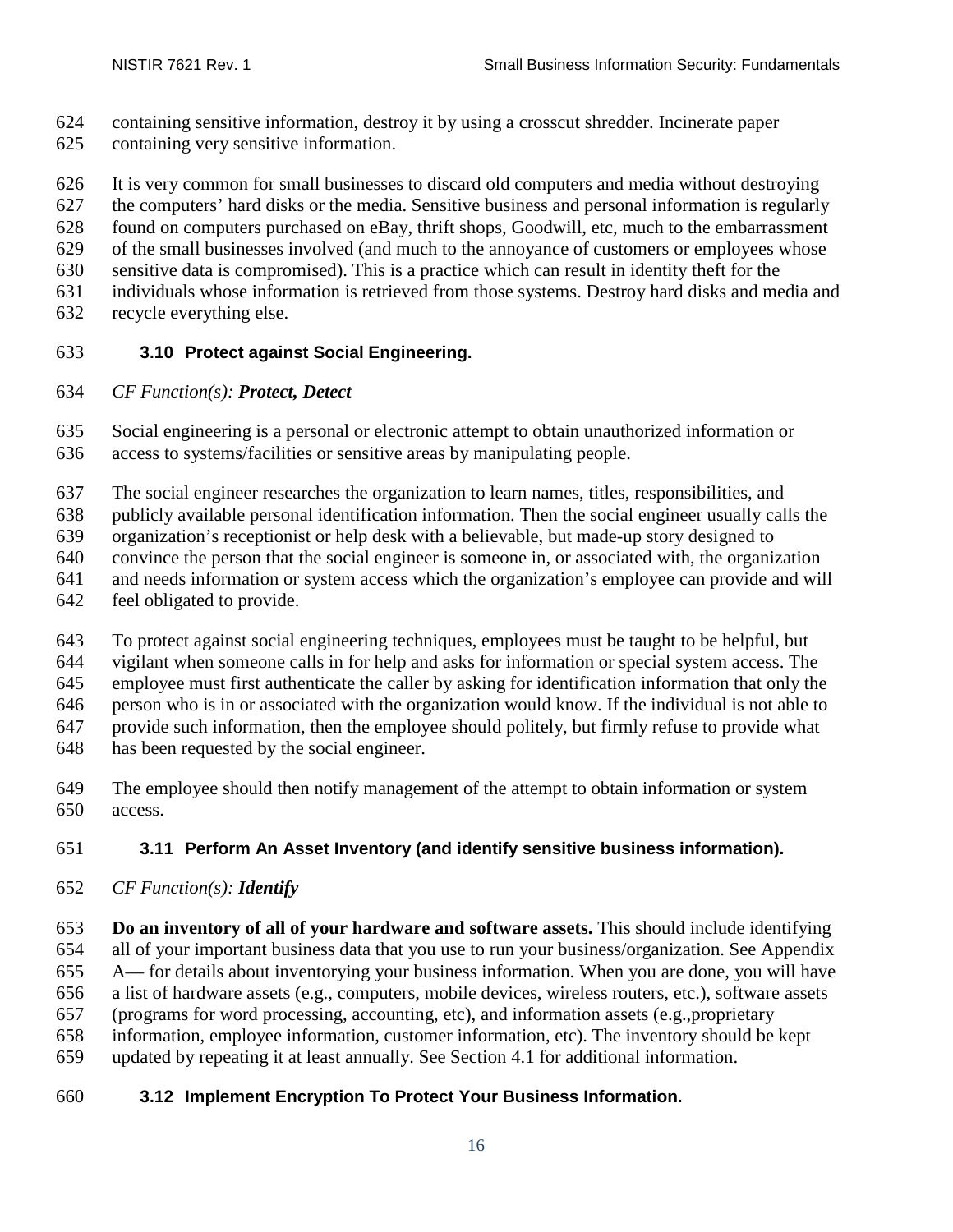#### *CF Function(s): Protect*

 Encryption is a process of protecting your sensitive business information by using an encryption program to make the information unreadable to anyone not having the encryption key. In several editions of Microsoft Windows 7 and Windows 8, the encryption function is called BitLocker. It is good practice to use full-disk encryption—which encrypts all information on the storage media—with BitLocker or another full-disk encryption product. Some other encryption programs for the Windows operating system include: Symantec Drive Encryption (Symantec Corporation); CheckPoint Full Disk Encryption and McAfee Endpoint Encryption (SafeBoot). For computers using the Apple OS X operating system (versions 10.3 and later), FileVault disk encryption is provided with the operating system. CheckPoint Full Disk Encryption and McAfee Endpoint Encryption also work with Apple OS X and Linux operating systems. For other operating

systems, see the manufacturer's manual for information on full-disk encryption capabilities.

 When implementing any full-disk encryption function, **do not forget your encryption key**— write it down and lock up the information in a safe place.

It is important to consider all computing and communications devices when considering

encryption. For example, most businesses are using smartphones to help run the business. When

smartphones have business information on them, it is important to encrypt those devices to help

protect that business information from being stolen, modified or deleted. Most smartphone

manufacturers are now providing encryption capabilities with their smartphones. This also

applies to tablet devices used in the business.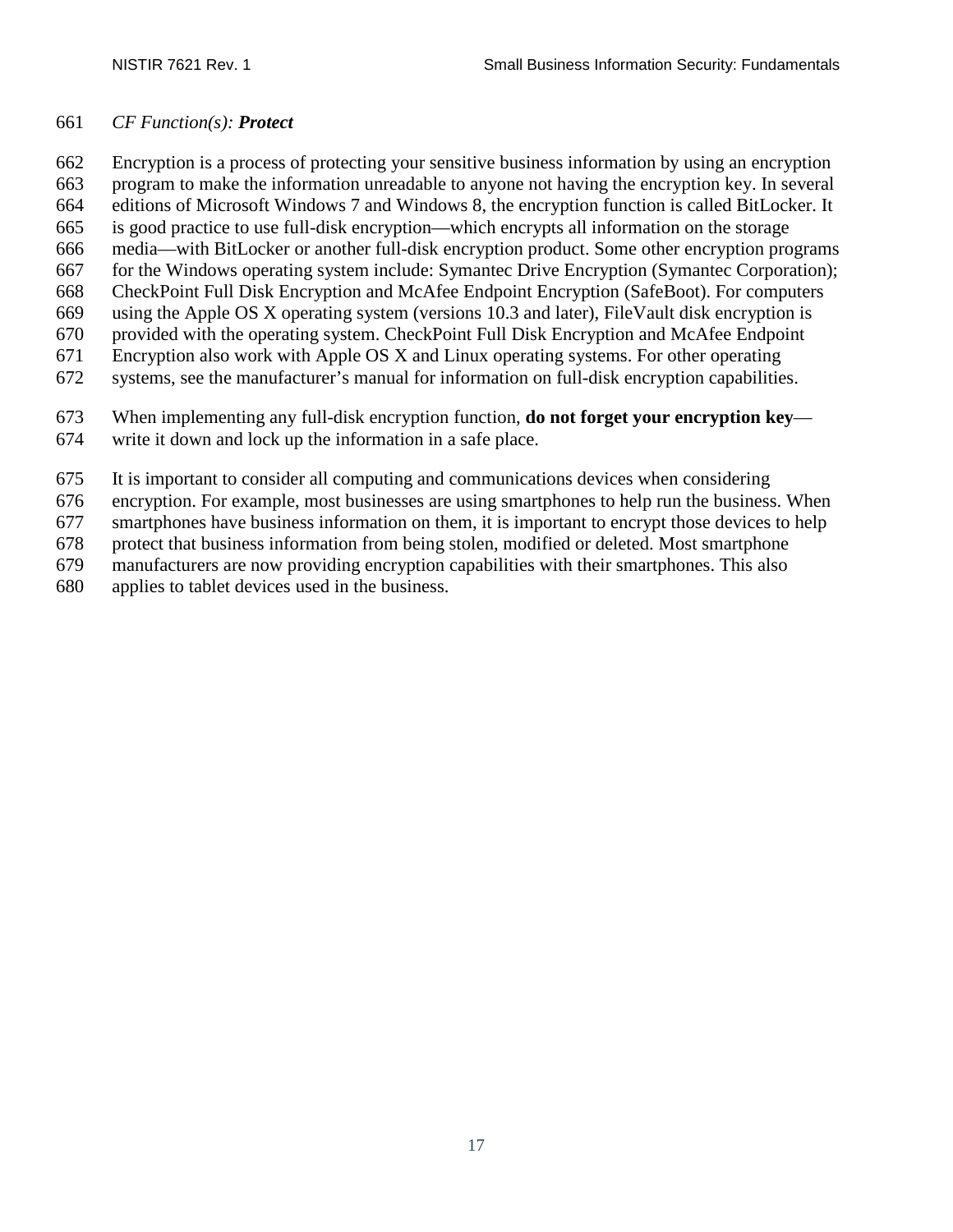## <span id="page-25-0"></span>**4 More Advanced Cybersecurity Practices.**

 In addition to the operational guidelines provided above, there are other considerations that a small business needs to understand and address.

## <span id="page-25-1"></span>**4.1 Plan for Contingency and Disaster Recovery.**

## *CF Function(s): Identify, Protect, Detect, Respond, Recover*

 What happens if there is a disaster (flood, fire, tornado, etc.) or a contingency (power outage, sewer backup, accidental sprinkler activation, etc.)? Do you have a plan for restoring business operations during or after a disaster or a contingency? Since we all experience power outages or brownouts from time to time, do you have Uninterruptible Power Supplies (UPS) on each of your computers and critical network components? They allow you to work through short power outages and provide enough time to save your data when the electricity goes off.

Have you done an inventory of all information used in running your business? Do you know

where each type of information is located (on which computer or server)? Have you prioritized

your business information so that you know which type of information is most critical to the

operation of your business–and, therefore, which type of information must be restored first in

order to run your most critical operations? If you have never (or not recently) done a full

inventory of your important business information, now is the time. For a very small business, this

shouldn't take longer than a few hours. For a larger small business, this might take from a day to

a week or so (see [Appendix A—](#page-28-0) for a worksheet template for such an inventory).

After you complete this inventory, ensure that the information is prioritized relative to its

importance for the *entire* business, not necessarily for a single part of the business. When you

have your prioritized information inventory (on an electronic spreadsheet), add three columns to

address the kind of protection that each type of information needs. Some information will need

protection for confidentiality, some for integrity, and some for availability. Some might need all

three types of protection (see [Appendix B—](#page-29-0) for a worksheet template for this information).

This list will be very handy when you start to decide how to implement security for your

important information and where to spend your limited resources to protect your important

information. No one has enough resources to protect every type of information in the best

possible way, so you start with the highest priority information, protecting each successive

priority level until you run out of resources. Using this method, you will get the most "bang for

your buck" for protecting your important information.

In the event of a security incident which results in "lost" data because of malicious code,

- hackers, or employee misconduct, establish procedures to report incidents to employees and/or
- customers. Most states have notification laws requiring specific notifications to affected
- customers.
- Insurance companies are offering various cybersecurity policies to cover all or part of the cost of
- a cybersecurity incident. Ask your business insurance agent for information on how this might
- work for your business–including coverage, cost, and exclusions. As part of the application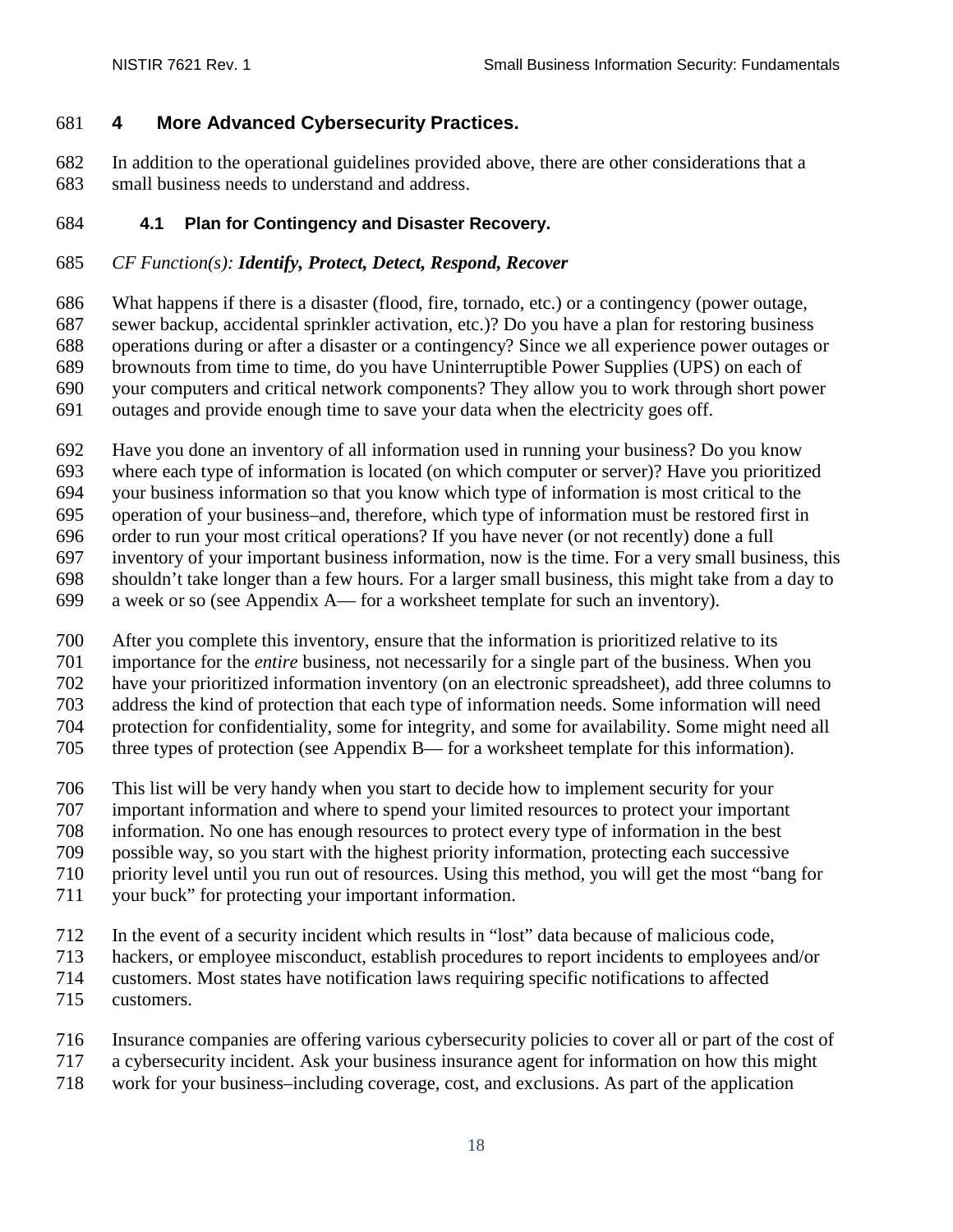- process for such insurance, you will be required to implement a basic-level cybersecurity
- program for your business.
- <span id="page-26-0"></span>**4.2 Identify Cost-Avoidance considerations in information security.**
- *CF Function(s): Protect*

 In Section [1](#page-9-0) we discussed cost avoidance factors. It is important to have an idea of how much loss exposure that your business has if something bad happens to your information.

Something "bad" might involve a loss of confidentiality. Perhaps a virus or other malicious

program compromises one of your computers and steals a copy of your business' sensitive

information (e.g., employee health information, employee personally identifiable information,

- customer financial information, etc.). Such a loss could easily result in identity theft for employees or customers. It's not unusual for business owners or managers to be unaware of the
- 
- financial risk to the business in such situations.
- [Appendix C—](#page-30-0) contains a worksheet template to generate financial exposure amounts for

different scenarios of data and information incidents. This worksheet should be filled out for

each data type used in your business, from the highest priority to the lowest priority.

# **It is important to understand that there is a real cost associated with not providing**

**adequate protection of sensitive business information and that this cost is usually invisible** 

 **until something bad happens.** Then it becomes all too real (and all too expensive) and visible to current and potential customers.

<span id="page-26-1"></span>**4.3 Create Business policies related to information security.**

# *CF Function(s): Identify, Protect, Detect, Respond, Recover*

- Every business needs written policies to identify acceptable practices and expectations for business operations.
- Some policies will be related to human resources, others will relate to expected employee
- practices for using business resources, such as telephones, computers, printers, fax machines, and
- Internet access. This is not an exhaustive list and the range of potential policies is largely
- determined by the type of business and the degree of control and accountability desired by
- management. Legal and regulatory requirements may also require certain policies to be put in
- place and enforced.
- Policies for information, computer, network, and Internet security, should communicate clearly
- to employees the expectations that the business management has for appropriate use. These
- policies should identify the information and other resources that are important to management
- and should clearly describe how management expects those resources to be used and protected
- by all employees.
- For example, for sensitive employee information a typical policy statement might say, "All
- employee personnel data shall be protected from viewing or changing by unauthorized persons."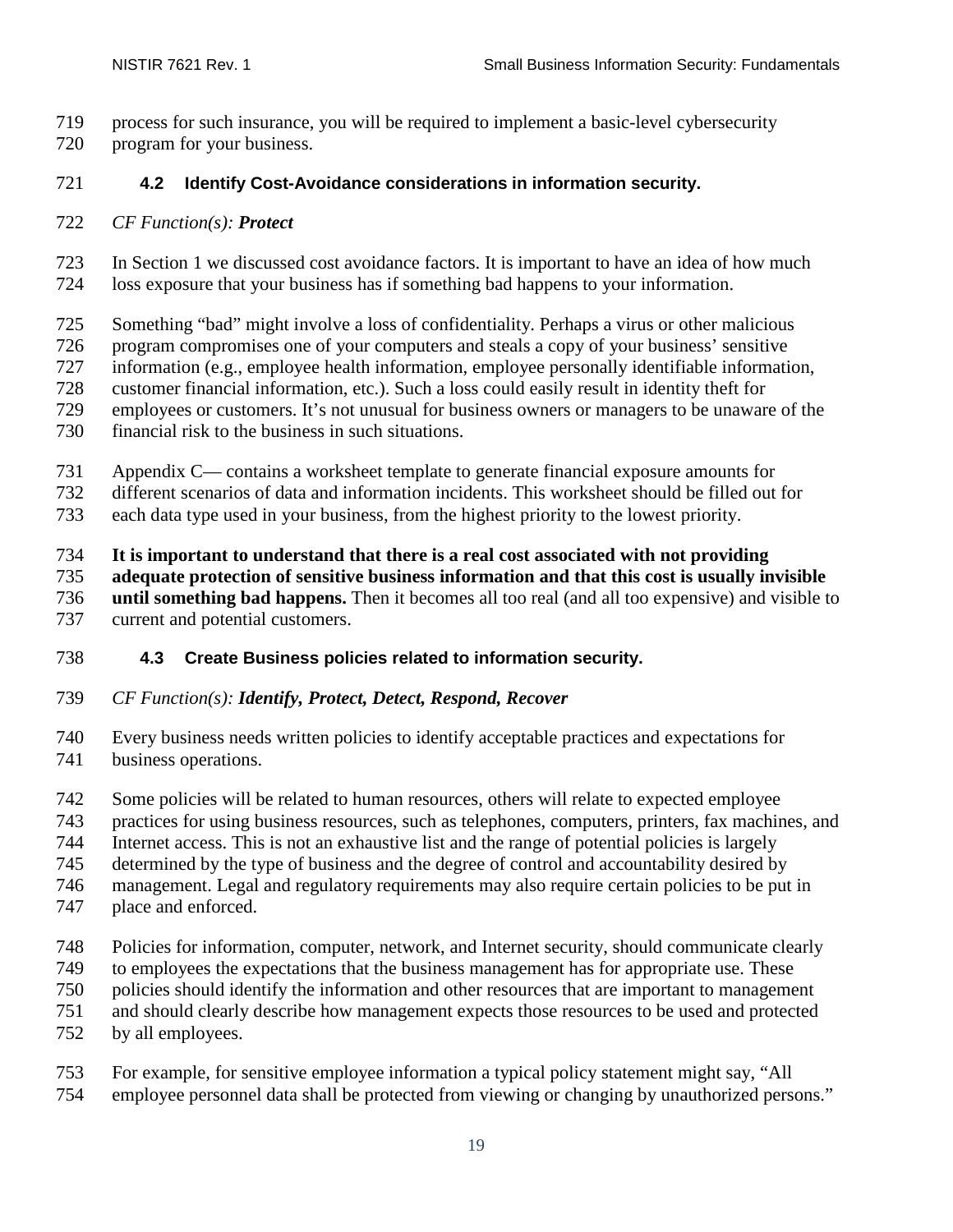- This policy statement identifies a particular type of information and then describes the protection expected to be provided for that information.
- Policies should be communicated clearly to each employee, and all employees should sign a
- statement agreeing that they have read the policies, that they will follow the policies, and that
- they understand the possible penalties for violating those policies. This will help management to
- hold employees accountable for violations of the business' policies. As noted, there should be
- penalties for disregarding business policies. And, those penalties should be enforced fairly and
- consistently for everyone in the business who violates the policies of the business.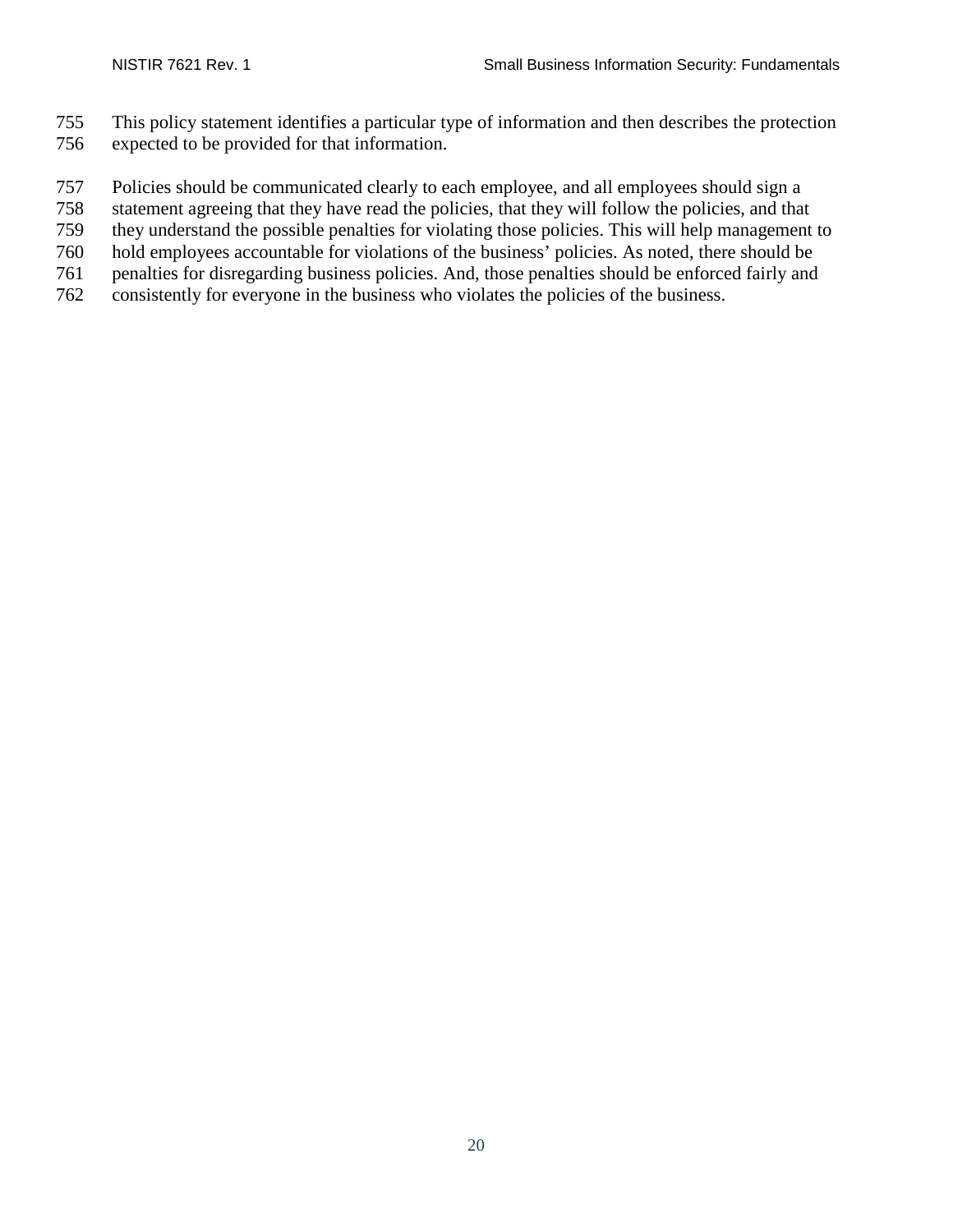- <span id="page-28-0"></span> **Appendix A—Identifying and prioritizing your organization's information types 1. Think about the information used in/by your organization. Make a list of all the information types used in your organization. (define "information type" in any useful way that makes sense to your business) 2. Then list and prioritize the 5 most important types of information used in your organization. Enter them into the table below. 3. Identify the system on which each information type is located. 4. Identify who has access to each information type. 5. Finally, create a complete table for all your business information types – in priority order.**
- 

#### **Table 1: The 5 Highest Priority Information Types In My Organization**

| <b>Priority</b>  | <b>Type of Information</b> | <b>Stored On Which</b><br>System? | Who has access to<br>this information? |
|------------------|----------------------------|-----------------------------------|----------------------------------------|
| $\mathbf{1}$     |                            |                                   |                                        |
|                  |                            |                                   |                                        |
| $\overline{2}$   |                            |                                   |                                        |
| $\mathbf{3}$     |                            |                                   |                                        |
| $\boldsymbol{4}$ |                            |                                   |                                        |
| 5                |                            |                                   |                                        |

Use this area as your "scratch pad"

(Once you finish this exercise, fill out a full table for all your important business information)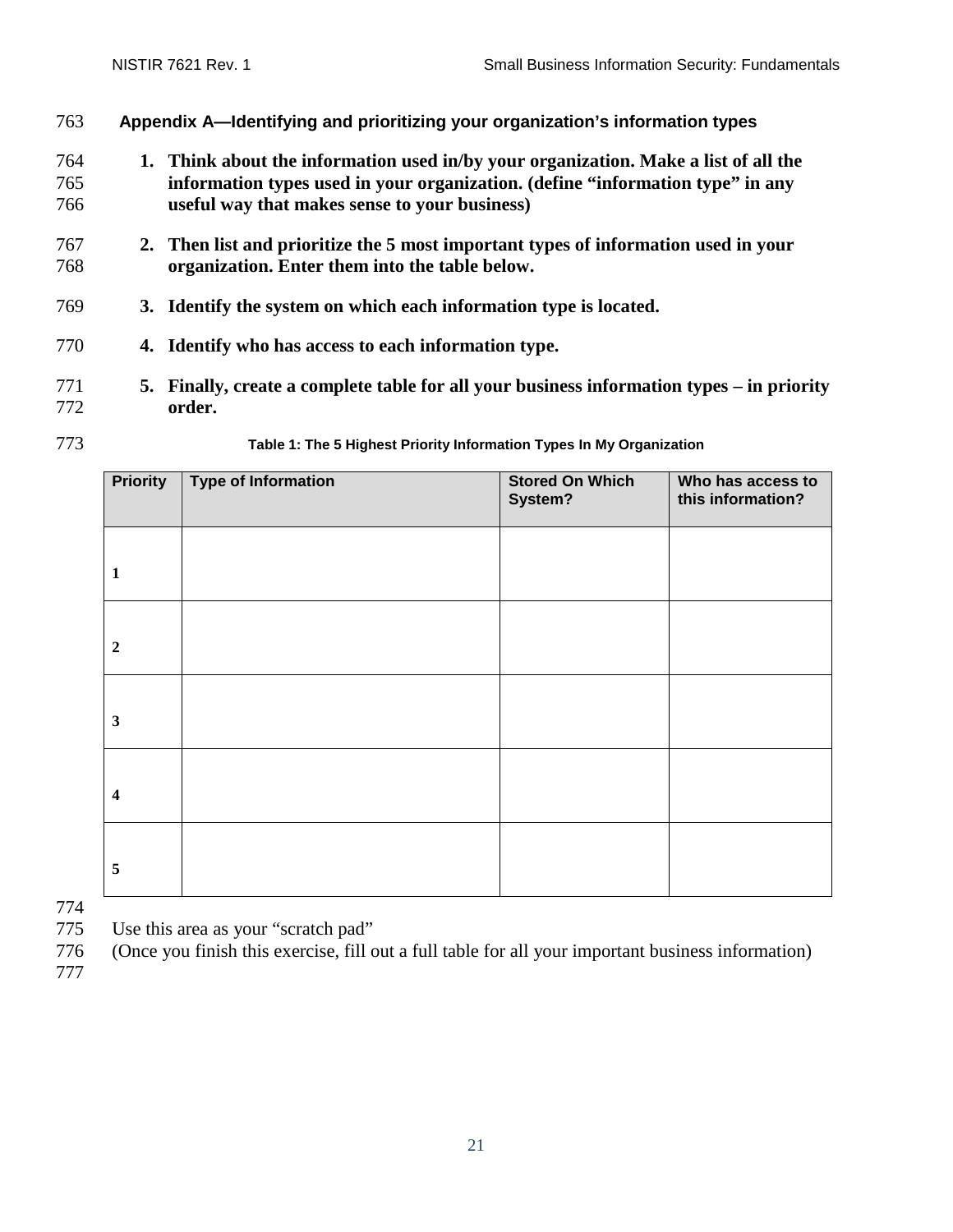<span id="page-29-0"></span>

| 778<br>779 | Appendix B—Identifying the protection needed by your organization's priority<br>information types                                                                                |
|------------|----------------------------------------------------------------------------------------------------------------------------------------------------------------------------------|
| 780        | 1. Think about the information used in/by your organization.                                                                                                                     |
| 781<br>782 | 2. Enter the 5 highest priority information types in your organization into the table<br>below.                                                                                  |
| 783<br>784 | 3. Enter the protection required for each information type in the columns to the right.<br>$(C -$ Confidentiality; I – Integrity; A - Availability) <"Y"-needed; "N"-not needed> |
| 785        | 4. Finally, finish a complete table for all your business information types.                                                                                                     |
| 786        | (Note: this would usually be done by adding three columns to Table 1)                                                                                                            |
| $ -$       |                                                                                                                                                                                  |

| 788 | Table 2: The Protection Needed by the 5 Highest Priority Information Types in My Organization |
|-----|-----------------------------------------------------------------------------------------------|
|-----|-----------------------------------------------------------------------------------------------|

| <b>Priority</b>         | <b>Type of Information</b> | $\mathbf{C}$ | $\boldsymbol{\mathsf{A}}$ |
|-------------------------|----------------------------|--------------|---------------------------|
|                         |                            |              |                           |
| $\mathbf 1$             |                            |              |                           |
|                         |                            |              |                           |
| $\overline{2}$          |                            |              |                           |
|                         |                            |              |                           |
| $\mathbf{3}$            |                            |              |                           |
|                         |                            |              |                           |
| $\overline{\mathbf{4}}$ |                            |              |                           |
|                         |                            |              |                           |
| 5                       |                            |              |                           |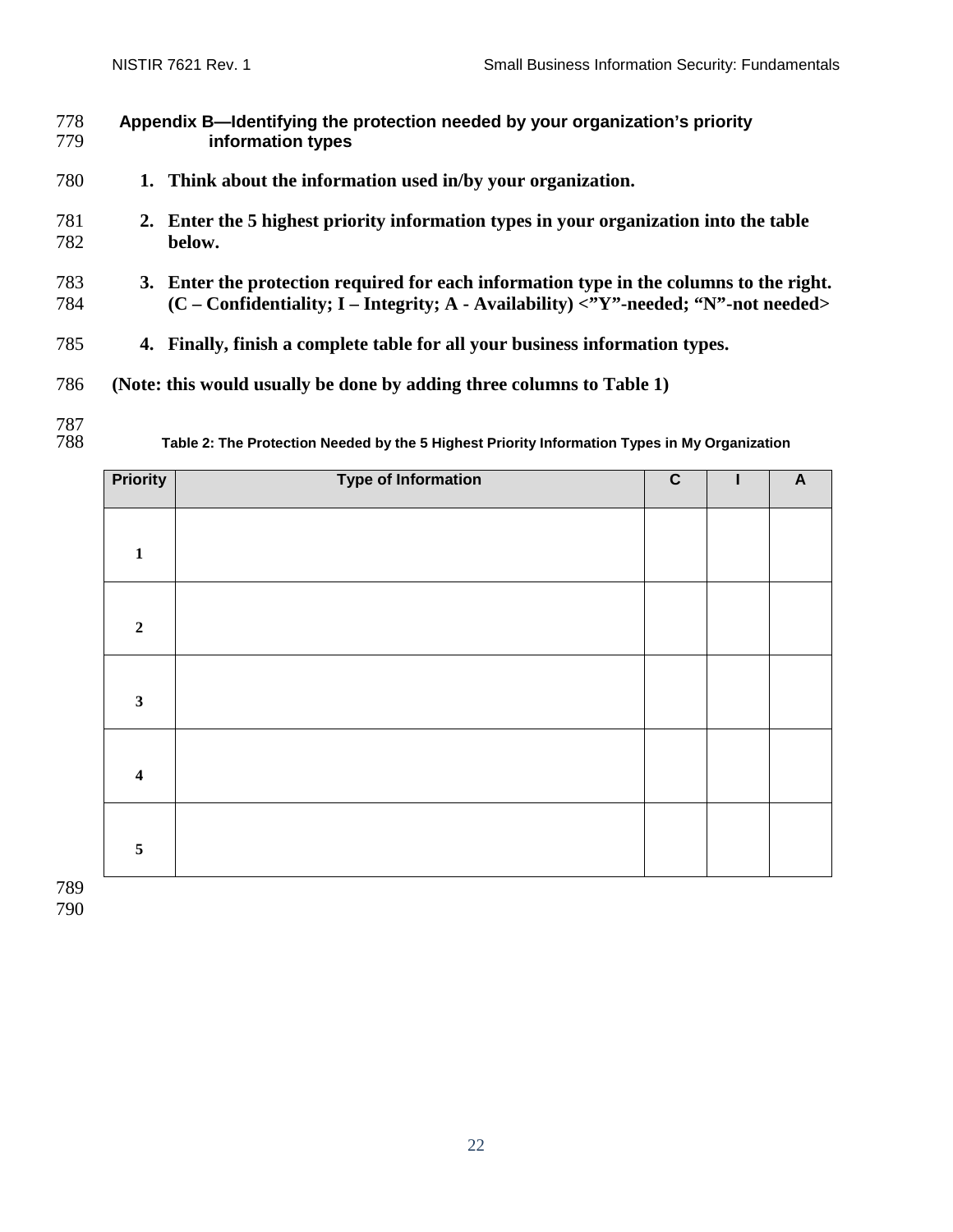#### <span id="page-30-0"></span>791 **Appendix C—Estimated costs from bad things happening to your important business information**

- 793 **1. Think about the information used in/by your organization.**
- 794 **2. Enter into the table below your highest priority information type.**
- 795 **3. Enter** *estimated* **costs for each of the categories on the left.**
- 796 **If it isn't applicable, please enter NA. Total the costs in each column in the bottom**  797 **cell.**
- 798 **4. After doing the above three steps, finish a complete table for all your information**  799 **types.**
- 800 **(Note: this would usually be done by adding three columns to Table 1)**
- 
- 

801 **Table 3: The Highest Priority Information Type in My Organization**  and an estimated cost associated with specified bad things happening to it.

|                                                                    | <data name="" type=""><br/><b>Issue: Data Released</b></data> | <data name="" type=""><br/><b>Issue: Data Modified</b></data> | <data name="" type=""><br/><b>Issue: Data Missing</b></data> |
|--------------------------------------------------------------------|---------------------------------------------------------------|---------------------------------------------------------------|--------------------------------------------------------------|
| <b>Cost of Revelation</b>                                          |                                                               |                                                               |                                                              |
| <b>Cost to Verify</b><br><b>Information</b>                        |                                                               |                                                               |                                                              |
| <b>Cost of Lost</b><br><b>Availability</b>                         |                                                               |                                                               |                                                              |
| <b>Cost of Lost Work</b>                                           |                                                               |                                                               |                                                              |
| <b>Legal Costs</b>                                                 |                                                               |                                                               |                                                              |
| Loss of<br><b>Confidence Costs</b>                                 |                                                               |                                                               |                                                              |
| <b>Cost to Repair</b><br>Problem                                   |                                                               |                                                               |                                                              |
| <b>Fines &amp; Penalties</b>                                       |                                                               |                                                               |                                                              |
| Other costs-<br>Notification, etc.                                 |                                                               |                                                               |                                                              |
| <b>Total Cost</b><br><b>Exposure for this</b><br>data type & issue |                                                               |                                                               |                                                              |